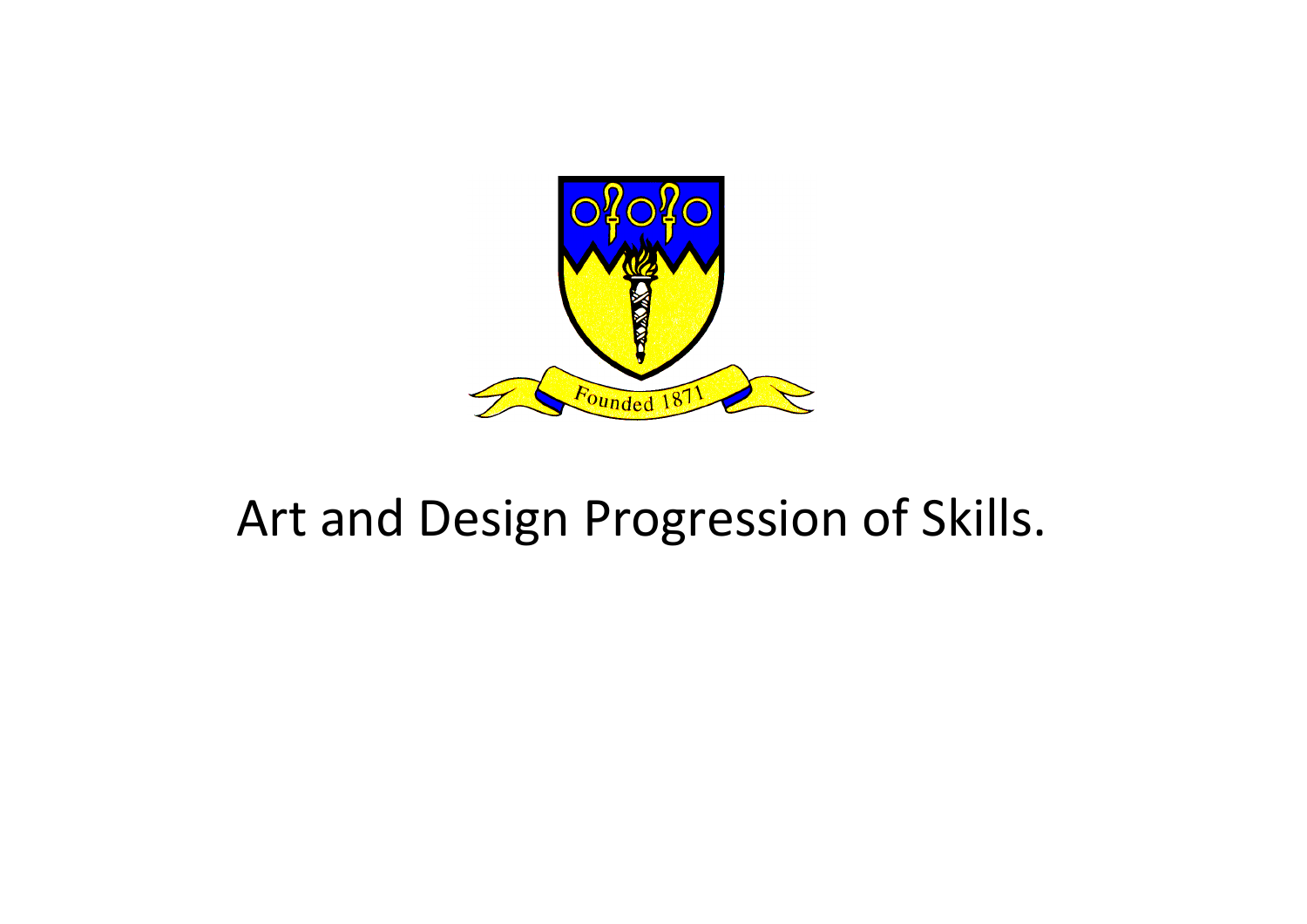| <b>KS1 Art and Design Key Learning</b>                                                                                                                                                                                                                                                                                                                                                                                                                                                                     |                                                                                                                                                                                                                                                                                                                                                                                                                                                                                                 |                                                                                                                                                                                                                                                                                                                                                                                                                                                |                                                                                                                                                                                                                                                                                                                                                                                                                                                                                      |                                                                                                                                                                                                                                                                                                                                                                                                                                                                                                                       |                                                                                                                                                                                                                                                                                                                                                                                                                                                                                              |                                                                                                                                                                                                                                                                                                                                                                                                                                                                                             |                                                                                                                                                                                                                                                                                                                                                                                                                                                                |  |  |  |
|------------------------------------------------------------------------------------------------------------------------------------------------------------------------------------------------------------------------------------------------------------------------------------------------------------------------------------------------------------------------------------------------------------------------------------------------------------------------------------------------------------|-------------------------------------------------------------------------------------------------------------------------------------------------------------------------------------------------------------------------------------------------------------------------------------------------------------------------------------------------------------------------------------------------------------------------------------------------------------------------------------------------|------------------------------------------------------------------------------------------------------------------------------------------------------------------------------------------------------------------------------------------------------------------------------------------------------------------------------------------------------------------------------------------------------------------------------------------------|--------------------------------------------------------------------------------------------------------------------------------------------------------------------------------------------------------------------------------------------------------------------------------------------------------------------------------------------------------------------------------------------------------------------------------------------------------------------------------------|-----------------------------------------------------------------------------------------------------------------------------------------------------------------------------------------------------------------------------------------------------------------------------------------------------------------------------------------------------------------------------------------------------------------------------------------------------------------------------------------------------------------------|----------------------------------------------------------------------------------------------------------------------------------------------------------------------------------------------------------------------------------------------------------------------------------------------------------------------------------------------------------------------------------------------------------------------------------------------------------------------------------------------|---------------------------------------------------------------------------------------------------------------------------------------------------------------------------------------------------------------------------------------------------------------------------------------------------------------------------------------------------------------------------------------------------------------------------------------------------------------------------------------------|----------------------------------------------------------------------------------------------------------------------------------------------------------------------------------------------------------------------------------------------------------------------------------------------------------------------------------------------------------------------------------------------------------------------------------------------------------------|--|--|--|
| <b>Exploring and</b><br><b>Developing</b><br><b>ideas</b><br><b>Evaluating</b><br>ideas                                                                                                                                                                                                                                                                                                                                                                                                                    | <b>Drawing</b>                                                                                                                                                                                                                                                                                                                                                                                                                                                                                  | <b>Painting</b>                                                                                                                                                                                                                                                                                                                                                                                                                                | <b>Printing</b>                                                                                                                                                                                                                                                                                                                                                                                                                                                                      | <b>Textiles</b>                                                                                                                                                                                                                                                                                                                                                                                                                                                                                                       | $3-d$                                                                                                                                                                                                                                                                                                                                                                                                                                                                                        | <b>Collage</b>                                                                                                                                                                                                                                                                                                                                                                                                                                                                              | <b>Digital</b>                                                                                                                                                                                                                                                                                                                                                                                                                                                 |  |  |  |
| Record and explore<br>ideas from first hand<br>observations<br>Ask and answer<br>questions about the<br>starting points for<br>their work<br>Develop their ideas -<br>try things out,<br>change their minds<br>Explore the work of<br>artists, craftspeople<br>and designers from<br>different times and<br>cultures for<br>differences and<br>similarities<br><b>Evaluating and</b><br>Developing<br>work<br>Review what they<br>and others have<br>done and say what<br>they think and feel<br>about it. | Experiment with a<br>variety of media;<br>pencils, rubbers,<br>crayons, pastels, felt<br>tips, charcoal,<br>ballpoints, chalk<br>Control the types of<br>marks made with the<br>range of media<br>Lines and Marks<br>Draw lines/marks from<br>observations<br>Draw on different<br>surfaces with a range<br>of media<br>Shape<br>Observe and draw<br>shapes from<br>observations<br>Draw shapes in<br>between objects<br>Invent new shapes<br>Tone<br>Investigate tone by<br>drawing light/dark | Use a variety of<br>tools and<br>techniques<br>including different<br>brush sizes,<br>sponges, other<br>tools.<br>Mix and match<br>colours to objects<br>Work on different<br>scales<br>Experiment with<br>tools and<br>techniques e.g.<br>layering, mixing<br>media, scrapping<br>Name different<br>types of paint and<br>their properties $-$<br>ready mix,<br>watercolour<br>Colour<br>Identify primary<br>and secondary<br>colours by name | Print with a range of<br>hard and soft<br>materials e.g. corks,<br>pen barrels, sponge<br>Take simple prints i.e.<br>mono-printing<br>Roll printing ink over<br>found objects to<br>create patterns e.g.<br>plastic mesh, stencils<br><b>Build repeating</b><br>patterns and<br>recognise pattern in<br>the environment<br>Create simple printing<br>blocks with press print<br>Design more<br>repetitive patterns<br>Colour<br>Experiment with<br>overprinting motifs<br>and colour | Match and sort<br>fabrics and threads<br>for colour, texture,<br>length, size and shape<br>Change threads and<br>fabrics, knotting,<br>fraying, fringing,<br>pulling threads,<br>twisting, plaiting<br>Cut and shape fabric<br>using scissors/snips<br>Apply shapes with<br>glue or by stitching<br>Apply decoration<br>using beads, buttons,<br>feathers etc<br>Colour<br>Apply colour with<br>printing, dipping,<br>fabric crayons<br>Texture<br>Create fabrics by<br>weaving materials i.e.<br>grass through twigs | Manipulate malleable<br>materials in a variety<br>of ways including<br>rolling and kneading<br>Manipulate malleable<br>materials for a<br>purpose, e.g. pot, tile<br>Understand the safety<br>and basic care of<br>materials and tools<br>Form<br>Experiment with<br>constructing and<br>joining recycled,<br>natural and manmade<br>materials<br>Use simple 2-D shapes<br>to create a 3-D form<br>Texture<br>Change the surface of<br>a malleable material<br>e.g. build a textured<br>tile | Create images from a<br>variety of media e.g.<br>photocopied material,<br>fabric, crepe paper,<br>magazines etc<br>Arrange and glue<br>materials to different<br>backgrounds<br>Sort and group<br>materials for different<br>purposes e.g. colour<br>texture<br>Fold, crumple, tear<br>and overlap papers<br>Work on different<br>scales<br>Colour<br>Collect. sort. name<br>match colours<br>appropriate for an<br>image<br>Shape<br>Create and arrange<br>shapes appropriately<br>Texture | Explore ideas<br>using digital<br>sources i.e.<br>internet<br>Record visual<br>information using<br>digital cameras<br>Use a simple<br>graphics package<br>to create images<br>and effects with<br>Lines by changing<br>the size of brushes<br>in response to<br>ideas<br>Shapes using<br>eraser, shape and<br>fill tools<br>Colours and<br>Texture using<br>simple filters to<br>manipulate and<br>create images<br>Use basic selection<br>and cropping tools |  |  |  |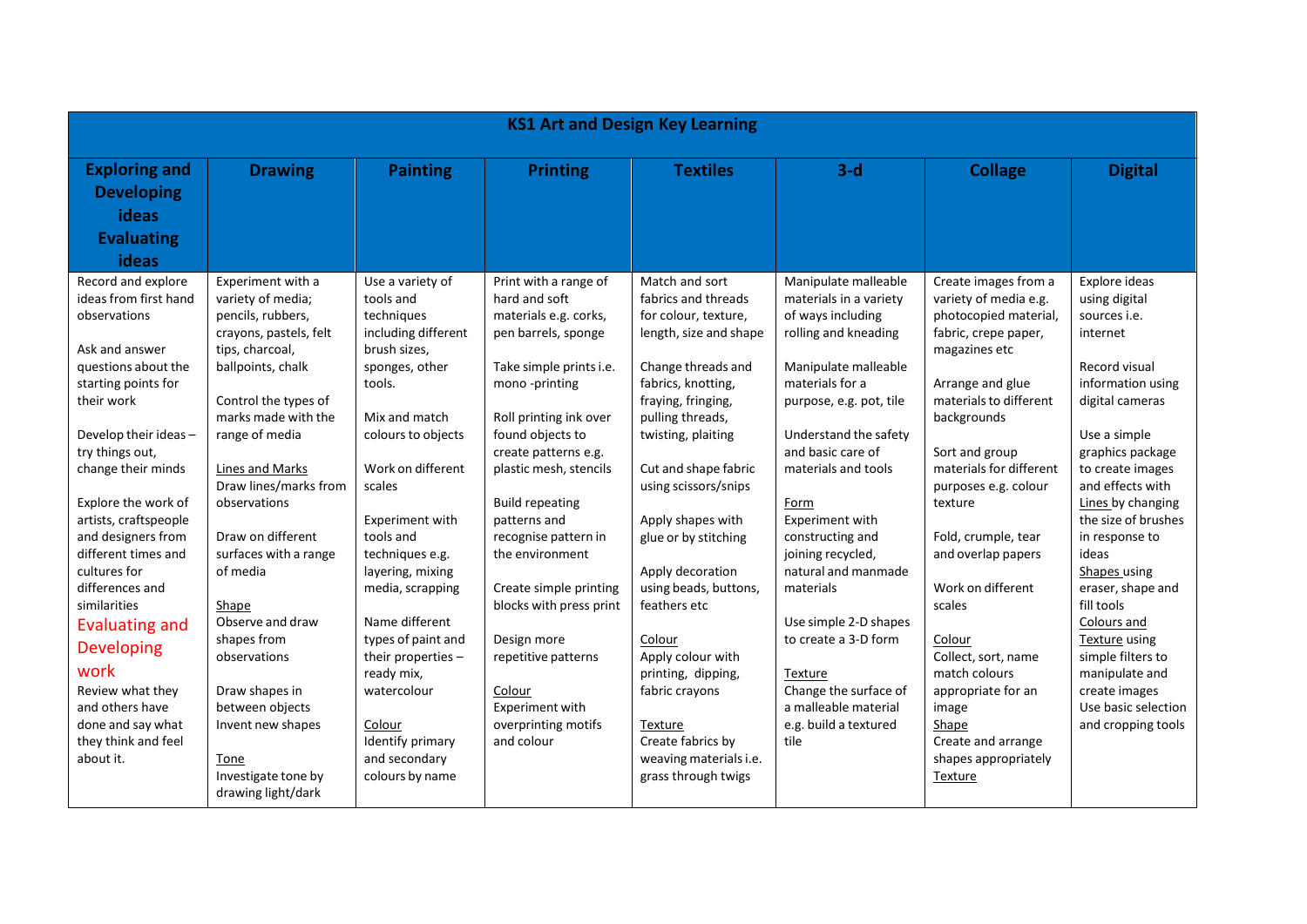| Identify what they<br>might change in their | lines, light/dark<br>patterns, light/dark | Mix primary shades<br>and tones | Texture<br>Make rubbings to |  | Create, select and use<br>textured paper for an |                  |
|---------------------------------------------|-------------------------------------------|---------------------------------|-----------------------------|--|-------------------------------------------------|------------------|
| current work or                             | shapes                                    | Mix secondary                   | collect textures and        |  | image                                           |                  |
| develop in future                           | Texture                                   | colours                         | patterns                    |  |                                                 |                  |
| work                                        | Investigate textures by                   |                                 |                             |  |                                                 |                  |
|                                             | describing, naming,                       | Texture                         |                             |  |                                                 | Advised          |
|                                             | rubbing, copying                          | Create textured                 |                             |  |                                                 | <b>CURRICULL</b> |
|                                             |                                           | paint by adding                 |                             |  |                                                 | <b>COVERAGE</b>  |
|                                             |                                           | sand, plaster                   |                             |  |                                                 | Maximum 3        |
|                                             |                                           |                                 |                             |  |                                                 | media per y ar   |
|                                             |                                           |                                 |                             |  |                                                 |                  |
|                                             |                                           |                                 |                             |  |                                                 |                  |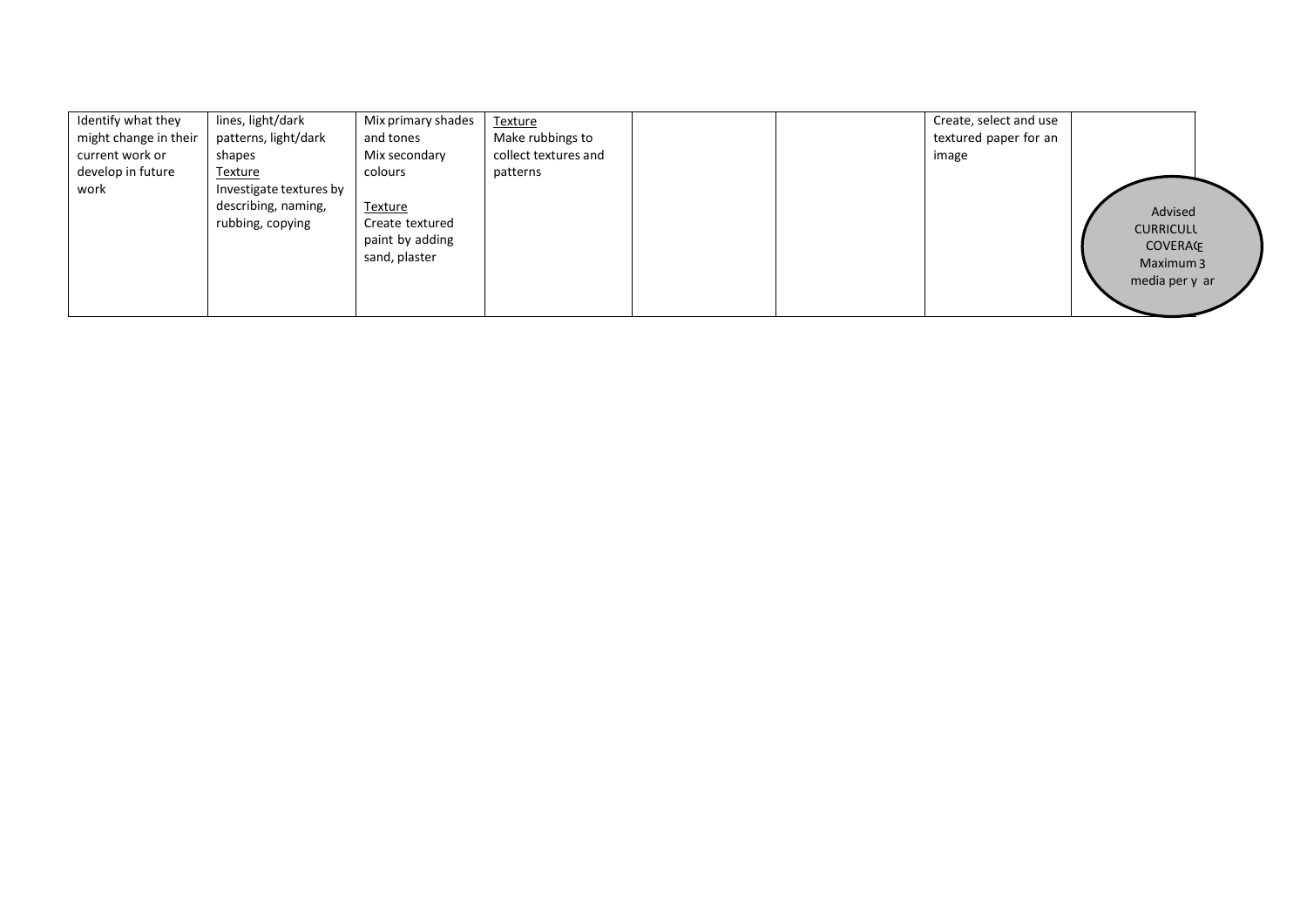|                                                                                                                                                                                                                                                                                                                                                                                                                                                                                                                                                          | Lower KS2 Art and Design Key Learning                                                                                                                                                                                                                                                                                                                                                                                                                                                                                                                                                |                                                                                                                                                                                                                                                                                                                                                                                                                                     |                                                                                                                                      |                                                                                                                                                                                                                              |                                                                                                                                                                                                                                                                                                              |                                                                                                                                                                                                                                                              |                                                                                                                                                                                                                                                                                                                                                                                                                                                                                                  |  |  |  |  |
|----------------------------------------------------------------------------------------------------------------------------------------------------------------------------------------------------------------------------------------------------------------------------------------------------------------------------------------------------------------------------------------------------------------------------------------------------------------------------------------------------------------------------------------------------------|--------------------------------------------------------------------------------------------------------------------------------------------------------------------------------------------------------------------------------------------------------------------------------------------------------------------------------------------------------------------------------------------------------------------------------------------------------------------------------------------------------------------------------------------------------------------------------------|-------------------------------------------------------------------------------------------------------------------------------------------------------------------------------------------------------------------------------------------------------------------------------------------------------------------------------------------------------------------------------------------------------------------------------------|--------------------------------------------------------------------------------------------------------------------------------------|------------------------------------------------------------------------------------------------------------------------------------------------------------------------------------------------------------------------------|--------------------------------------------------------------------------------------------------------------------------------------------------------------------------------------------------------------------------------------------------------------------------------------------------------------|--------------------------------------------------------------------------------------------------------------------------------------------------------------------------------------------------------------------------------------------------------------|--------------------------------------------------------------------------------------------------------------------------------------------------------------------------------------------------------------------------------------------------------------------------------------------------------------------------------------------------------------------------------------------------------------------------------------------------------------------------------------------------|--|--|--|--|
| <b>Exploring and</b><br><b>Developing</b><br><b>ideas</b><br><b>Evaluating</b>                                                                                                                                                                                                                                                                                                                                                                                                                                                                           | <b>Drawing</b>                                                                                                                                                                                                                                                                                                                                                                                                                                                                                                                                                                       | <b>Painting</b>                                                                                                                                                                                                                                                                                                                                                                                                                     | <b>Printing</b>                                                                                                                      | <b>Textiles</b>                                                                                                                                                                                                              | $3-d$                                                                                                                                                                                                                                                                                                        | <b>Collage</b>                                                                                                                                                                                                                                               | <b>Digital</b>                                                                                                                                                                                                                                                                                                                                                                                                                                                                                   |  |  |  |  |
| ideas<br>Select and record<br>from first hand<br>observation,<br>experience and<br>imagination, and<br>explore ideas for<br>different purposes.<br>Question and make<br>thoughtful<br>observations about<br>starting points and<br>select ideas to use in<br>their work.<br>Explore the roles and<br>purposes of artists,<br>craftspeople and<br>designers working in<br>different times and<br>cultures.<br><b>Evaluating and</b><br>Developing<br>work<br>Compare ideas,<br>methods and<br>approaches in their<br>own and others'<br>work and say what | Experiment with ways<br>in which surface detail<br>can be added to<br>drawings.<br>Use journals to collect<br>and record visual<br>information from<br>different sources.<br>Draw for a sustained<br>period of time at an<br>appropriate level.<br>Make marks and lines<br>with a wide range of<br>drawing implements<br>e.g. charcoal, pencil,<br>crayon, chalk pastels,<br>pens etc.<br>Experiment with<br>different grades of<br>pencil and other<br>implements to create<br>lines and marks.<br>Experiment with<br>different grades of<br>pencil and other<br>implements to draw | Experiment with<br>different effects<br>and textures inc.<br>blocking in colour,<br>washes, thickened<br>paint creating<br>textural effects<br>Work on a range of<br>scales e.g. thin<br>brush on small<br>picture etc.<br>Colour<br>Mix colours and<br>know which<br>primary colours<br>make secondary<br>colours<br>Use more specific<br>colour language -<br>eg. names for<br>different blues<br>Mix and use tints<br>and shades | Create printing blocks<br>using a relief or<br>impressed method<br>Create repeating<br>patterns<br>Print with two colour<br>overlays | Use a variety of<br>techniques, e.g.<br>printing, dyeing,<br>weaving and stitching<br>to create different<br>textural effects<br>Match the tool to the<br>material<br>Develop skills in<br>stitching, cutting and<br>joining | Plan, design and make<br>models from<br>observation or<br>imagination<br>Join clay adequately<br>and construct a simple<br>base for extending and<br>modelling other<br>shapes.<br>Create surface<br>patterns and textures<br>in a malleable material<br>Use papier mache to<br>create a simple 3D<br>object | Experiment with a<br>range of collage<br>techniques such as<br>tearing, overlapping<br>and layering to<br>create images and<br>represent textures<br>Use collage as a<br>means of collecting<br>ideas and information<br>and building a visual<br>vocabulary | Record and collect<br>visual information<br>using digital<br>equipment.<br>Present recorded<br>visual images<br>using software<br>Use a graphics<br>package to create<br>images and effects<br>with; Lines by<br>controlling the<br>brush tool with<br>increased<br>precision<br>Change the type of<br>brush to an<br>appropriate style<br>Create shapes by<br>making selections<br>to cut, duplicate<br>and repeat<br>Experiment with<br>colours and<br>textures by using<br>effects and simple |  |  |  |  |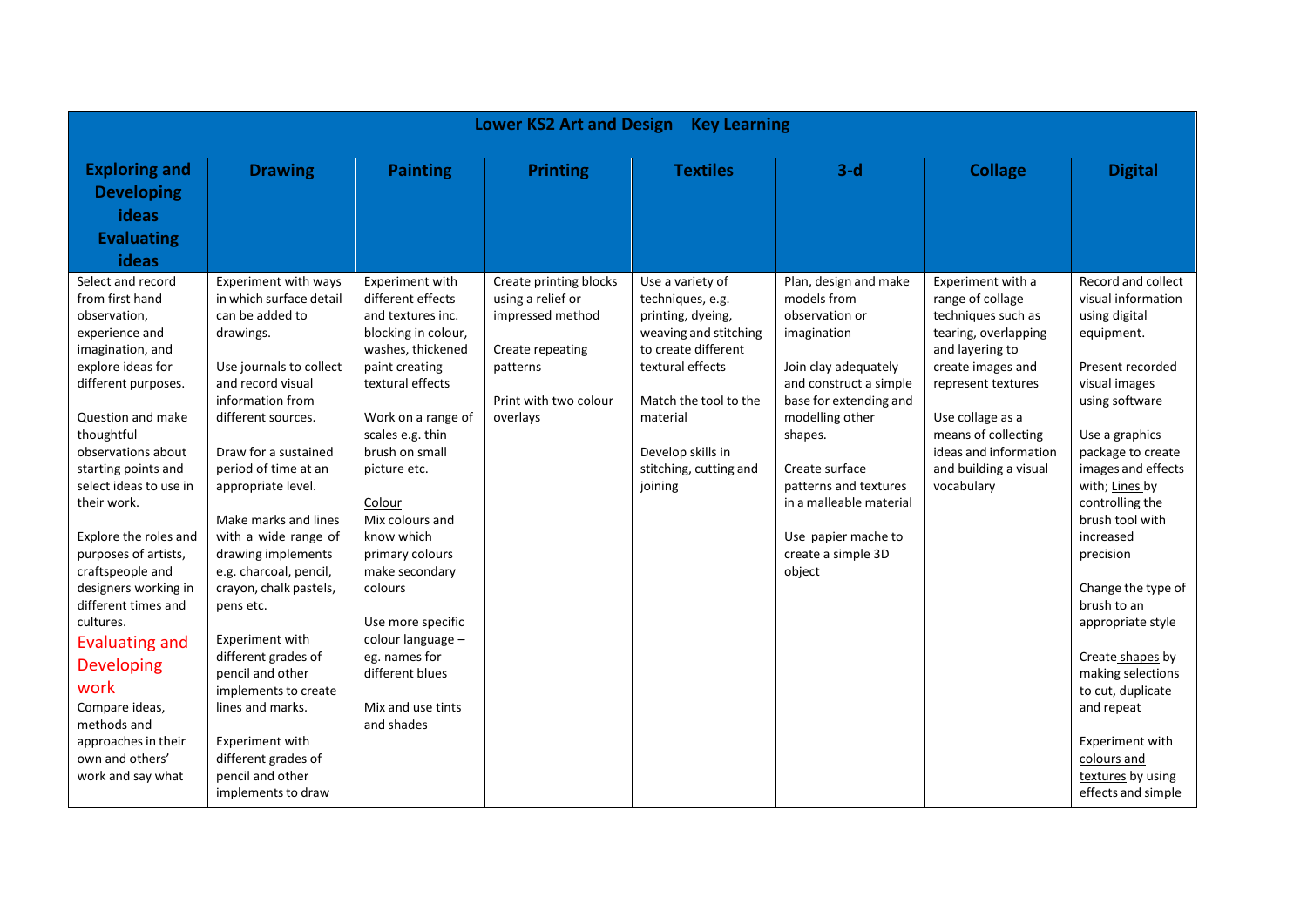| they think and feel | different forms and    |  |  |                   | filters to        |
|---------------------|------------------------|--|--|-------------------|-------------------|
| about them.         | shapes.                |  |  |                   | manipulate and    |
|                     |                        |  |  |                   | create images for |
| Adapt their work    | Begin to show an       |  |  |                   | a purpose         |
| according to their  | awareness of objects   |  |  |                   |                   |
| views and describe  | having a third         |  |  |                   |                   |
| how they might      | dimension              |  |  |                   |                   |
| develop it further. |                        |  |  |                   |                   |
|                     | Experiment with        |  |  |                   |                   |
| Annotate work in    | different grades of    |  |  |                   |                   |
| journal.            | pencil and other       |  |  |                   |                   |
|                     | implements to achieve  |  |  |                   |                   |
|                     | variations in tone.    |  |  |                   |                   |
|                     |                        |  |  |                   |                   |
|                     | Apply tone in a        |  |  | Advised           |                   |
|                     | drawing in a simple    |  |  | <b>CURRICULUM</b> |                   |
|                     | way.                   |  |  | COVERAGE          |                   |
|                     |                        |  |  | Maximum 3         |                   |
|                     | Create textures with a |  |  | media per year    |                   |
|                     | wide range of drawing  |  |  |                   |                   |
|                     | implements.            |  |  |                   |                   |
|                     |                        |  |  |                   |                   |
|                     | Apply a simple use of  |  |  |                   |                   |
|                     | pattern and texture in |  |  |                   |                   |
|                     | a drawing.             |  |  |                   |                   |
|                     |                        |  |  |                   |                   |
|                     |                        |  |  |                   |                   |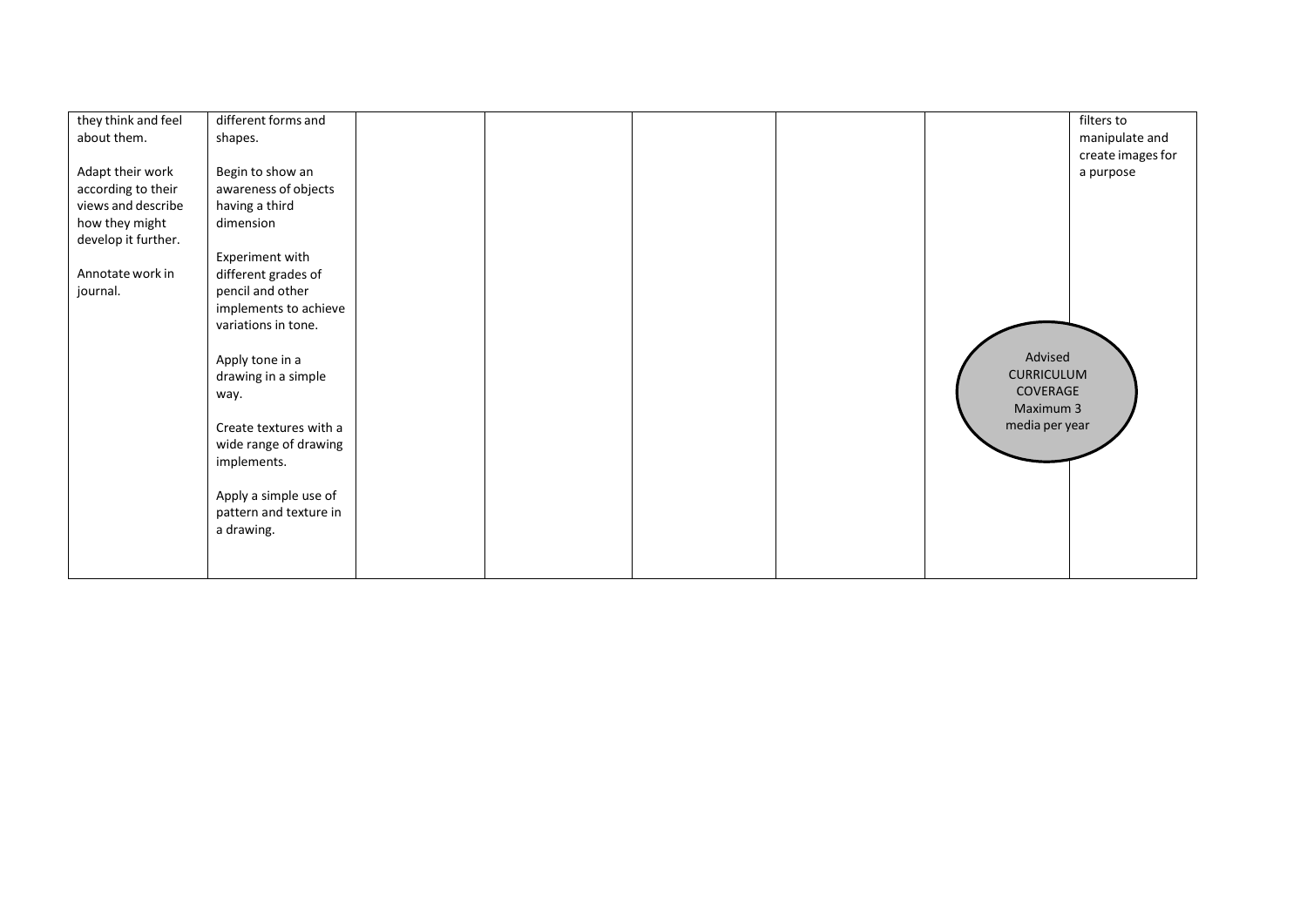|                                                                                                                                                                                                                                                                                                                                                                                                                                                                                                         | <b>Upper KS2 Art and Design Key Learning</b>                                                                                                                                                                                                                                                                                                                                                                                                                                               |                                                                                                                                                                                                                                                                                                                                                                                                                                                       |                                                                                                                                                                                                                                       |                                                                                                                                                                                                                                       |                                                                                                                                                                                                                                                                                                                                                                           |                                                                                                                                                                                                                                                                                                                                                             |                                                                                                                                                                                                                                                                                                                                                                                                                     |  |  |  |  |
|---------------------------------------------------------------------------------------------------------------------------------------------------------------------------------------------------------------------------------------------------------------------------------------------------------------------------------------------------------------------------------------------------------------------------------------------------------------------------------------------------------|--------------------------------------------------------------------------------------------------------------------------------------------------------------------------------------------------------------------------------------------------------------------------------------------------------------------------------------------------------------------------------------------------------------------------------------------------------------------------------------------|-------------------------------------------------------------------------------------------------------------------------------------------------------------------------------------------------------------------------------------------------------------------------------------------------------------------------------------------------------------------------------------------------------------------------------------------------------|---------------------------------------------------------------------------------------------------------------------------------------------------------------------------------------------------------------------------------------|---------------------------------------------------------------------------------------------------------------------------------------------------------------------------------------------------------------------------------------|---------------------------------------------------------------------------------------------------------------------------------------------------------------------------------------------------------------------------------------------------------------------------------------------------------------------------------------------------------------------------|-------------------------------------------------------------------------------------------------------------------------------------------------------------------------------------------------------------------------------------------------------------------------------------------------------------------------------------------------------------|---------------------------------------------------------------------------------------------------------------------------------------------------------------------------------------------------------------------------------------------------------------------------------------------------------------------------------------------------------------------------------------------------------------------|--|--|--|--|
| <b>Exploring and</b><br><b>Developing</b><br>ideas<br><b>Evaluating</b>                                                                                                                                                                                                                                                                                                                                                                                                                                 | <b>Drawing</b>                                                                                                                                                                                                                                                                                                                                                                                                                                                                             | <b>Painting</b>                                                                                                                                                                                                                                                                                                                                                                                                                                       | <b>Printing</b>                                                                                                                                                                                                                       | <b>Textiles</b>                                                                                                                                                                                                                       | $3-d$                                                                                                                                                                                                                                                                                                                                                                     | <b>Collage</b>                                                                                                                                                                                                                                                                                                                                              | <b>Digital</b>                                                                                                                                                                                                                                                                                                                                                                                                      |  |  |  |  |
| ideas                                                                                                                                                                                                                                                                                                                                                                                                                                                                                                   |                                                                                                                                                                                                                                                                                                                                                                                                                                                                                            |                                                                                                                                                                                                                                                                                                                                                                                                                                                       |                                                                                                                                                                                                                                       |                                                                                                                                                                                                                                       |                                                                                                                                                                                                                                                                                                                                                                           |                                                                                                                                                                                                                                                                                                                                                             |                                                                                                                                                                                                                                                                                                                                                                                                                     |  |  |  |  |
| Select and record<br>from first hand<br>observation,<br>experience and<br>imagination, and<br>explore ideas for<br>different purposes.<br>Question and make<br>thoughtful<br>observations about<br>starting points and<br>select ideas to use in<br>their work.<br>Explore the roles and<br>purposes of artists,<br>craftspeople and<br>designers working in<br>different times and<br>cultures.<br><b>Evaluating and</b><br>Developing<br>work<br>Compare ideas,<br>methods and<br>approaches in their | Work from a variety of<br>sources including<br>observation,<br>photographs and<br>digital images.<br>Work in a sustained<br>and independent way<br>to create a detailed<br>drawing.<br>Develop close<br>observation skills using<br>a variety of view<br>finders.<br>Use a journal to collect<br>and develop ideas.<br>Identify artists who<br>have worked in a<br>similar way to their<br>own work.<br>Lines, marks, tone,<br>form & texture<br>Use dry media to<br>make different marks, | Develop a painting<br>from a drawing<br>Carry out<br>preliminary studies,<br>trying out different<br>media and<br>materials and<br>mixing appropriate<br>colours<br>Create imaginative<br>work from a variety<br>of sources e.g.<br>observational<br>drawing, themes,<br>poetry, music<br>Colour<br>Mix and match<br>colours to create<br>atmosphere and<br>light effects<br>Be able to identify<br>and work with<br>complementary<br>and contrasting | Create printing blocks<br>by simplifying an<br>initial journal idea<br>Use relief or<br>impressed method<br>Create prints with<br>three overlays<br>Work into prints with<br>a range of media e.g.<br>pens, colour pens and<br>paints | Use different grades<br>of threads and<br>needles<br><b>Experiment with batik</b><br>or felt techniques<br>Experiment with a<br>range of media to<br>overlap and layer<br>creating interesting<br>colours and textures<br>and effects | Shape, form, model<br>and construct from<br>observation or<br>imagination<br>Use recycled, natural<br>and man-made<br>materials to create<br>sculptures<br>Plan a sculpture<br>through drawing and<br>other preparatory<br>work<br>Develop skills in using<br>clay inc. slabs, coils,<br>slips, etc<br>Produce intricate<br>patterns and textures<br>in a malleable media | Add collage to a<br>painted, printed or<br>drawn background<br>Use a range of media<br>to create collages<br>Use different<br>techniques, colours<br>and textures etc when<br>designing and making<br>pieces of work<br>Use collage as a<br>means of extending<br>work from initial ideas<br>Advised<br><b>CL RRICULUM</b><br><b>CVERAGE</b><br>$N$ ximum 3 | Record, collect<br>and store visual<br>information using<br>digital cameras<br>Present recorded<br>visual images<br>using software<br>e.g. Photo<br>story,<br>PowerPoint<br>Use a graphics<br>package to create<br>and manipulate<br>new images<br>Be able to Import<br>an image<br>(scanned,<br>retrieved, taken)<br>into a graphics<br>package<br>Understand that a<br>digital image is<br>created by<br>layering |  |  |  |  |
| own and others'<br>work and say what                                                                                                                                                                                                                                                                                                                                                                                                                                                                    | lines, patterns and<br>shapes within a<br>drawing.                                                                                                                                                                                                                                                                                                                                                                                                                                         | colours                                                                                                                                                                                                                                                                                                                                                                                                                                               |                                                                                                                                                                                                                                       |                                                                                                                                                                                                                                       |                                                                                                                                                                                                                                                                                                                                                                           | media per year                                                                                                                                                                                                                                                                                                                                              | Create layered<br>images from<br>original ideas                                                                                                                                                                                                                                                                                                                                                                     |  |  |  |  |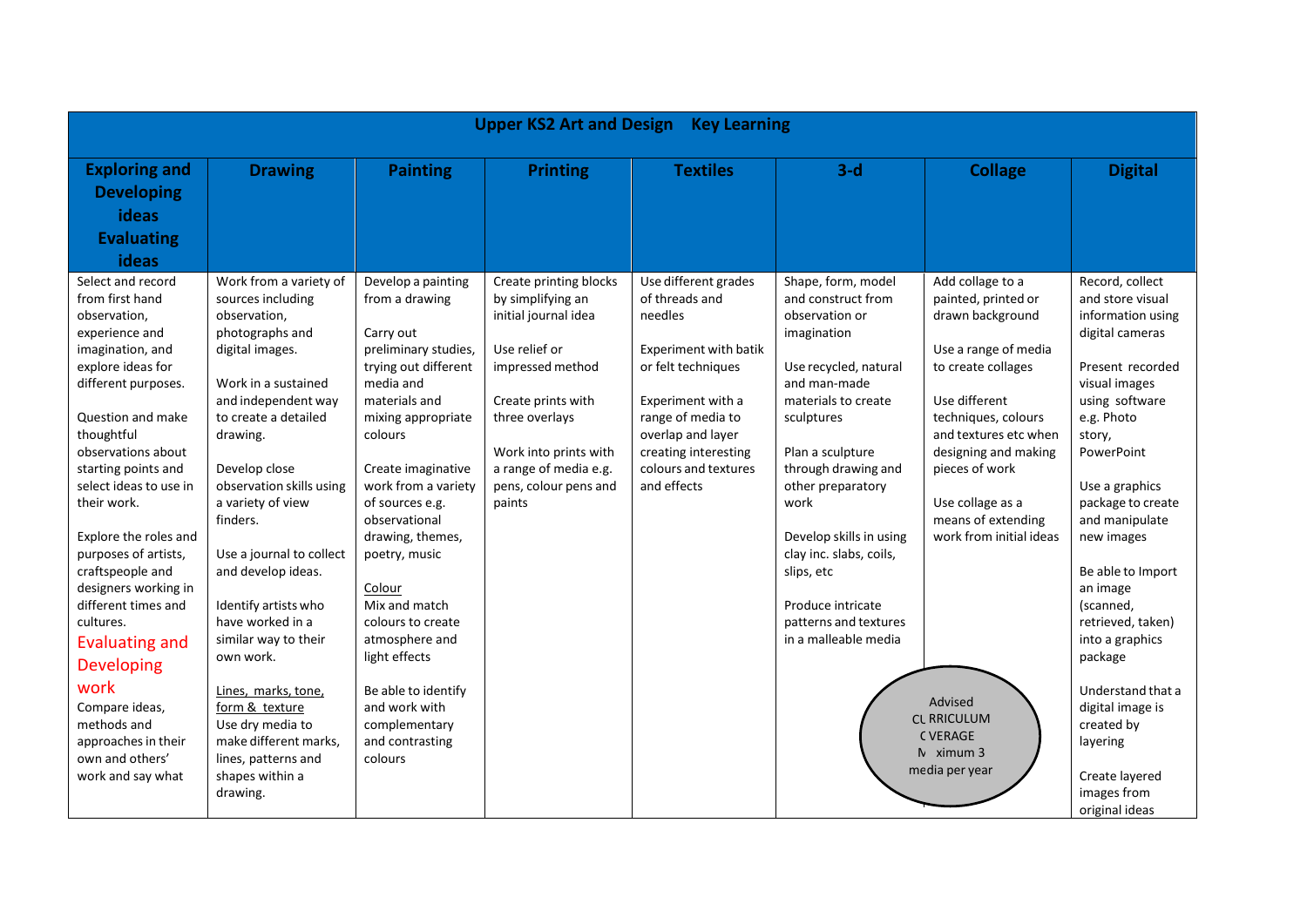| they think and feel | Experiment with wet     |  |  |  |
|---------------------|-------------------------|--|--|--|
| about them.         | media to make           |  |  |  |
|                     | different marks, lines, |  |  |  |
| Adapt their work    | patterns, textures and  |  |  |  |
| according to their  | shapes.                 |  |  |  |
| views and describe  |                         |  |  |  |
| how they might      | Explore colour mixing   |  |  |  |
| develop it further. | and blending            |  |  |  |
|                     | techniques with         |  |  |  |
| Annotate work in a  | coloured pencils.       |  |  |  |
| journal.            |                         |  |  |  |
|                     | Use different           |  |  |  |
|                     | techniques for          |  |  |  |
|                     |                         |  |  |  |
|                     | different purposes i.e. |  |  |  |
|                     | shading, hatching       |  |  |  |
|                     | within their own work.  |  |  |  |
|                     |                         |  |  |  |
|                     | Start to develop their  |  |  |  |
|                     | own style using tonal   |  |  |  |
|                     | contrast and mixed      |  |  |  |
|                     | media.                  |  |  |  |
|                     |                         |  |  |  |
|                     | Perspective and         |  |  |  |
|                     | Composition             |  |  |  |
|                     | Begin to use simple     |  |  |  |
|                     | perspective in their    |  |  |  |
|                     | work using a single     |  |  |  |
|                     | focal point and         |  |  |  |
|                     | horizon.                |  |  |  |
|                     |                         |  |  |  |
|                     | Begin to develop an     |  |  |  |
|                     | awareness of            |  |  |  |
|                     | composition, scale and  |  |  |  |
|                     | proportion in their     |  |  |  |
|                     | paintings e.g.          |  |  |  |
|                     | foreground, middle      |  |  |  |
|                     | ground and              |  |  |  |
|                     |                         |  |  |  |
|                     | background.             |  |  |  |
|                     |                         |  |  |  |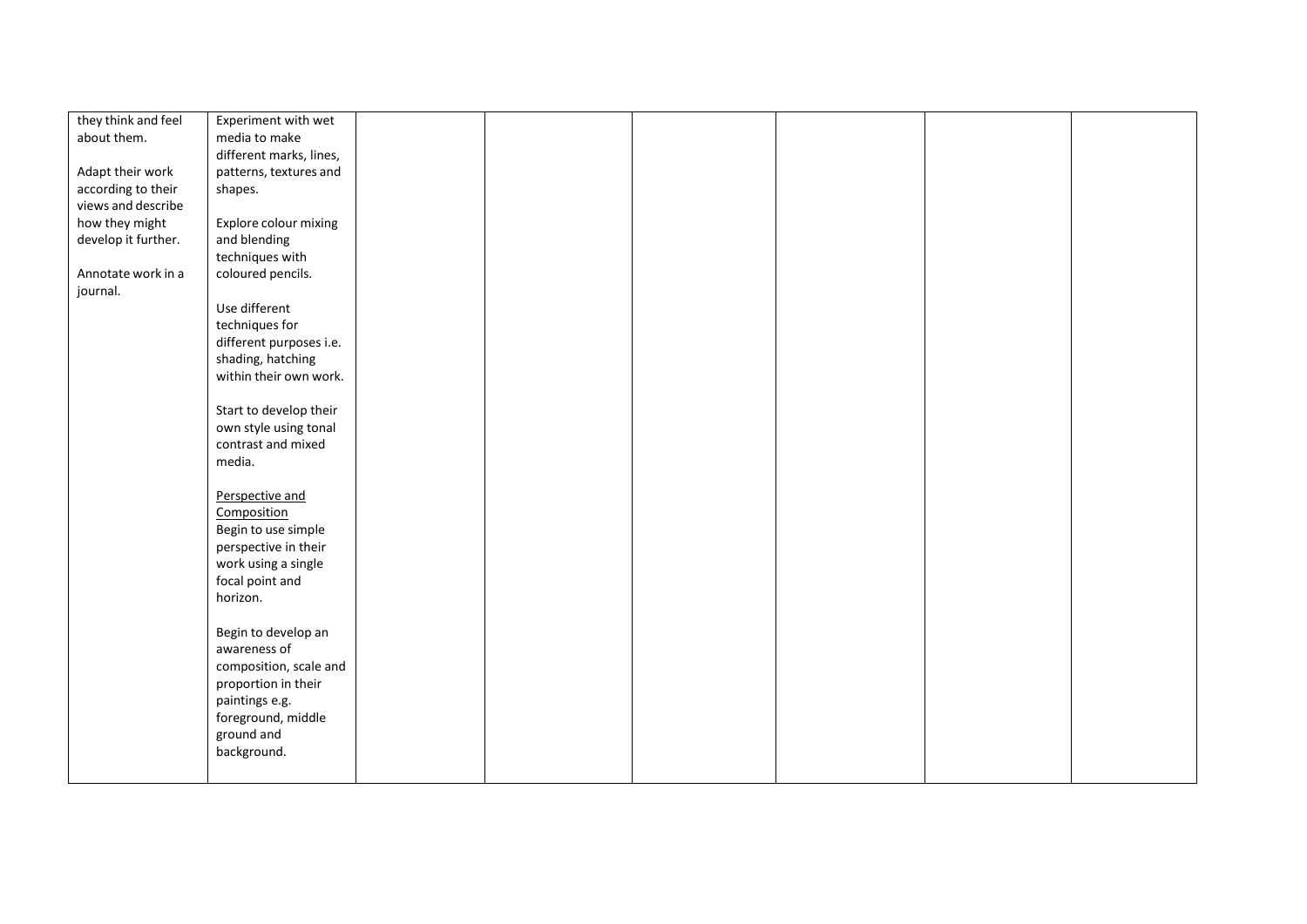|                                               | <b>Exploring and Developing ideas</b>                 |                                                     |                                                      |                                                      |                                                   |                                                   |  |  |  |
|-----------------------------------------------|-------------------------------------------------------|-----------------------------------------------------|------------------------------------------------------|------------------------------------------------------|---------------------------------------------------|---------------------------------------------------|--|--|--|
|                                               |                                                       |                                                     | <b>Evaluating and Developing work</b>                |                                                      |                                                   |                                                   |  |  |  |
| <b>EYFS</b>                                   | Year 1                                                | Year <sub>2</sub>                                   | Year <sub>3</sub>                                    | Year <sub>4</sub>                                    | Year <sub>5</sub>                                 | Year <sub>6</sub>                                 |  |  |  |
| Represent their own<br>ideas, thoughts and    | Record and explore ideas<br>from first hand           | Record and explore ideas<br>from first hand         | Annotate work in journal.                            | Annotate work in journal.                            | Annotate work in journal.                         | Annotate work in journal.                         |  |  |  |
| feelings through art and                      | observation of real<br>objects through drawing,       | observation of real<br>objects through drawing,     | Select and record from<br>first hand observation,    | Select and record from<br>first hand observation,    | Select and record from<br>first hand observation, | Select and record from<br>first hand observation, |  |  |  |
| design.                                       | painting and 3-d.                                     | painting and 3-d.                                   | experience and                                       | experience and                                       | experience and                                    | experience and                                    |  |  |  |
| <b>Express themselves</b>                     |                                                       |                                                     | imagination, and explore                             | imagination, and explore                             | imagination, and explore                          | imagination, and explore                          |  |  |  |
| effectively.                                  | Talk about their ideas and<br>makes choices eg.       | Talk about their ideas and<br>makes choices eg      | ideas for different<br>purposes.                     | ideas for different<br>purposes.                     | ideas for different<br>purposes with increasing   | ideas for different<br>purposes with increasing   |  |  |  |
| Use what they have                            | Chosen tools, materials.                              | Chosen tools, materials.                            |                                                      |                                                      | control.                                          | control.                                          |  |  |  |
| learnt about media and                        |                                                       |                                                     | Question and make                                    | Question and make                                    |                                                   |                                                   |  |  |  |
| materials in original<br>ways thinking about  | Begin to work creatively<br>with a range of media and | Work creatively with a<br>range of media and on     | thoughtful observations<br>about starting points and | thoughtful observations<br>about starting points and | Question and make<br>thoughtful observations      | Question and make<br>thoughtful observations      |  |  |  |
| uses and purposes.                            | on different scales.                                  | different scales.                                   | select ideas to use in their                         | select ideas to use in their                         | about starting points and                         | about starting points and                         |  |  |  |
|                                               |                                                       |                                                     | work.                                                | work.                                                | select ideas to use in their                      | select ideas to use in their                      |  |  |  |
| Express and respond to<br>feelings, ideas and | Identify what they might<br>change in their current   | Identify what they might<br>change in their current | Explore the roles and                                | Explore the roles and                                | work.                                             | work.                                             |  |  |  |
| experiences.                                  | work or develop in future                             | work or develop in future                           | purposes of artists,                                 | purposes of artists,                                 | Explore the roles and                             | Explore the roles and                             |  |  |  |
|                                               | work                                                  | work                                                | craftspeople, architects                             | craftspeople, architects,                            | purposes of artists,                              | purposes of artists,                              |  |  |  |
| Know about similarities                       |                                                       |                                                     | and designers working in                             | and designers working in                             | craftspeople, architects                          | craftspeople, architects                          |  |  |  |
| and differences among                         | Describe what they think                              | Describe what they think                            | different times and                                  | different times and                                  | and designers working in                          | and designers working in                          |  |  |  |
| materials and types of<br>art eg painting,    | about the work of an<br>artist or craft maker.        | about the work of an<br>artist or craft maker and   | cultures.                                            | cultures.                                            | different times and<br>cultures.                  | different times and<br>cultures.                  |  |  |  |
| drawing, sculpture,                           | Whydo they like/dislike                               | how it can give them                                | Compare ideas, methods                               | Compare ideas, methods                               |                                                   |                                                   |  |  |  |
| model.                                        | it.                                                   | ideas.                                              | and approaches in their                              | and approaches in their                              | Compare ideas, methods                            | Compare ideas, methods                            |  |  |  |
|                                               |                                                       |                                                     | own and others' work                                 | own and others' work                                 | and approaches in their                           | and approaches in their                           |  |  |  |
| Understands 'who',                            | Develop the language of                               | Develop the language of                             | and say what they think                              | and say what they think                              | own and others' work                              | own and others' work                              |  |  |  |
| 'what', 'where' in                            | art - begin to ask                                    | art - ask questions about                           | and feel about them.                                 | and feel about them.                                 | and say what they think                           | and say what they think                           |  |  |  |
| simple questions eg.                          | questions about a piece of                            | a piece of art - have ideas                         |                                                      |                                                      | and feel about them with                          | and feel about them with                          |  |  |  |
| When looking at a                             | art - have ideas about                                | about what it is about,                             | Adapt their work                                     | Adapt their work                                     | greater insight.                                  | greater insight.                                  |  |  |  |
| painting/sculpture.                           | what it is about, identify                            | identify how it has been                            | according to their views                             | according to their views                             |                                                   |                                                   |  |  |  |
|                                               | how it has been made.                                 | made. Compare and state                             | and describe how they                                | and describe how they                                | Adapt their work                                  | Adapt their work                                  |  |  |  |
| Identify what they                            |                                                       | preferences and why.                                | might develop it further.                            | might develop it further.                            | according to their views                          | according to their views                          |  |  |  |
| might change in their                         |                                                       |                                                     | Compare the work of                                  |                                                      | and describe how they                             | and describe how they                             |  |  |  |
| current work or<br>develop in future work.    |                                                       | Review what they and<br>others have done and say    | different artists.                                   |                                                      | might develop it further.                         | might develop it further.                         |  |  |  |
|                                               |                                                       |                                                     |                                                      |                                                      |                                                   |                                                   |  |  |  |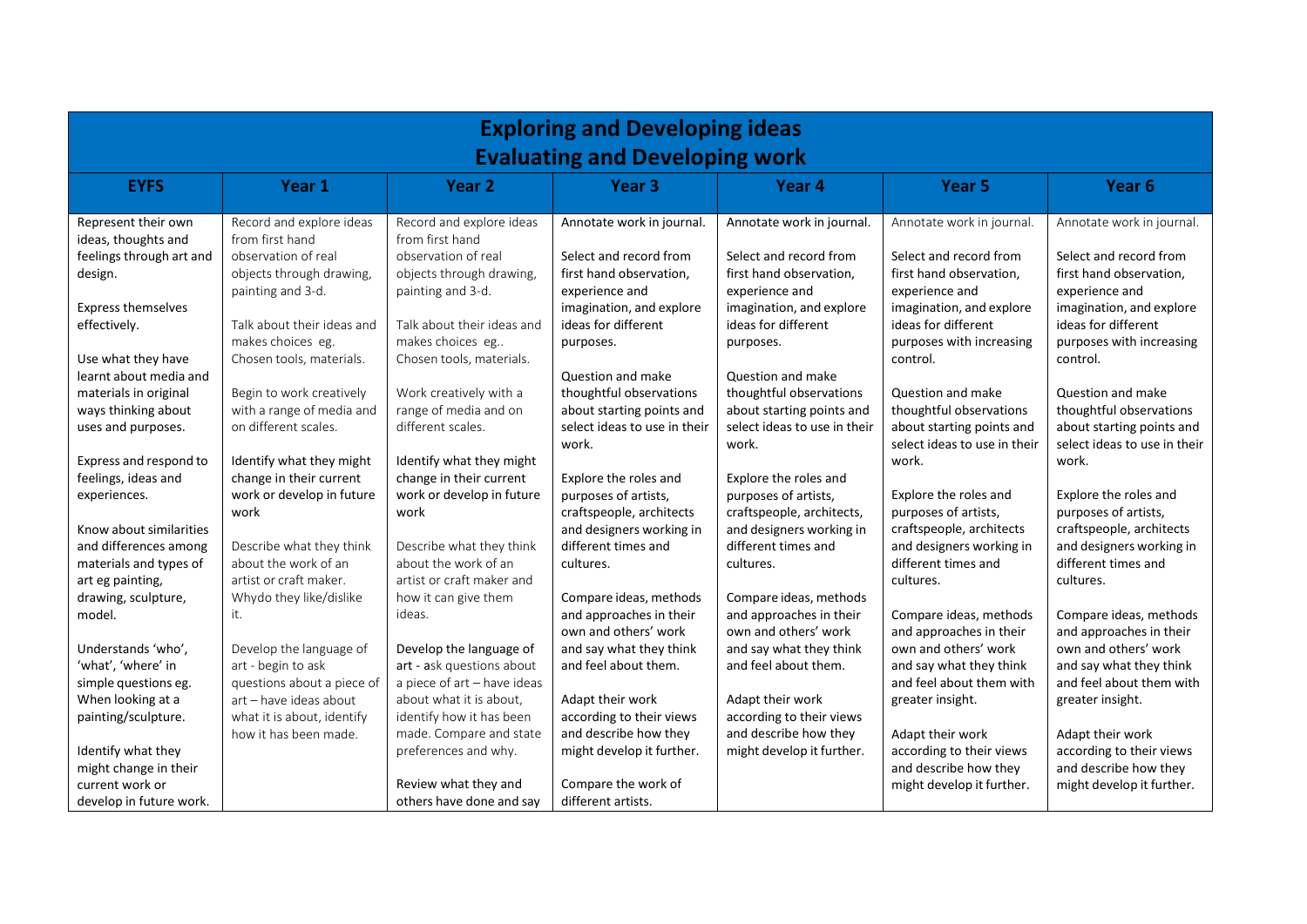| Vocabulary: artist,<br>sculptor, colour, | Vocabulary; artist,<br>sculptor, colour, pattern, | what they think and feel<br>about it.                                     | Make links with an artist's<br>work and their own.                              | Experiment using the<br>ideas and styles of                              | Experiment using the<br>ideas and styles of                                                                                                                                                       | Experiment using the<br>ideas and styles of                                                                                                                                                                    |
|------------------------------------------|---------------------------------------------------|---------------------------------------------------------------------------|---------------------------------------------------------------------------------|--------------------------------------------------------------------------|---------------------------------------------------------------------------------------------------------------------------------------------------------------------------------------------------|----------------------------------------------------------------------------------------------------------------------------------------------------------------------------------------------------------------|
| pattern, like, dislike                   | shape, texture                                    |                                                                           |                                                                                 | different artists.                                                       | different artists.                                                                                                                                                                                | different artists.                                                                                                                                                                                             |
|                                          |                                                   | Make links with an artist's<br>work and their own.<br>Vocabulary: artist, | Vocabulary: history of art,<br>periods of art, methods,<br>portrait, landscape, | Develop further what an<br>artist is trying to express<br>in their work. | Make links with an artist's<br>work and their own.                                                                                                                                                | Make links with an artist's<br>work and their own.                                                                                                                                                             |
|                                          |                                                   | sculptor, textile artist, 3-<br>d, colour, pattern, shape,<br>texture     |                                                                                 | Make links with an artist's<br>work and their own.                       | Understand the impact of<br>art on a nation's culture<br>or identity.                                                                                                                             | Understand the impact of<br>art on a nation's culture<br>or identity.                                                                                                                                          |
|                                          |                                                   |                                                                           |                                                                                 | Vocabulary:<br>history/periods of art,<br>mood, emotion,<br>express/ion, | Vocabulary: develop that<br>language of art in terms<br>of techniques, how<br>techniques or materials<br>enhance an artist's<br>message, interpret/ion,<br>composition, foreground,<br>background | Vocabulary: develop that<br>language of art in terms<br>of techniques, how<br>techniques or materials<br>enhance an artist's<br>message, interpret/ion,<br>composition, foreground,<br>background, perspective |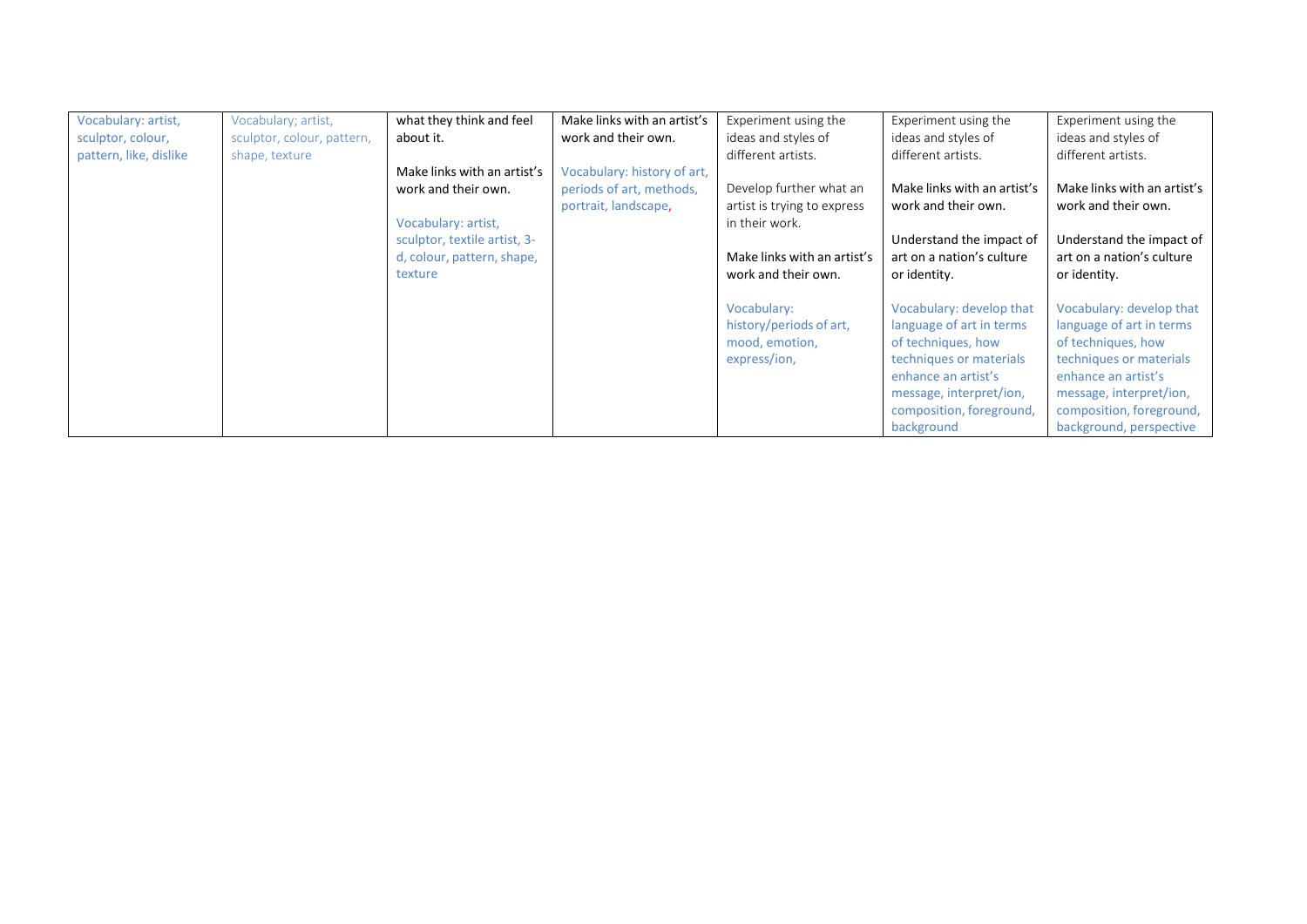|                             | <b>Drawing</b><br>All year groups from Year 1-6 will use a sketchbook to promote drawing skills |                            |                           |                             |                            |                            |  |  |  |  |
|-----------------------------|-------------------------------------------------------------------------------------------------|----------------------------|---------------------------|-----------------------------|----------------------------|----------------------------|--|--|--|--|
|                             |                                                                                                 |                            |                           |                             |                            |                            |  |  |  |  |
| <b>EYFS</b>                 | Year 1                                                                                          | Year <sub>2</sub>          | Year <sub>3</sub>         | Year <sub>4</sub>           | Year <sub>5</sub>          | Year <sub>6</sub>          |  |  |  |  |
|                             | Line, shape,                                                                                    | Line, shape,               |                           |                             |                            |                            |  |  |  |  |
|                             | pattern, texture                                                                                | pattern, texture           |                           |                             |                            |                            |  |  |  |  |
| Create simple               | Begin to explore                                                                                | Experiment with            | Experiment with greater   | Experiment with greater     | Work from a variety of     | Work from a variety of     |  |  |  |  |
| representations of events,  | different mark-making                                                                           | confidence in different    | control how surface       | control how surface         | sources and continue to    | sources and continue to    |  |  |  |  |
| people and objects.         | with a variety of media;                                                                        | mark-making with a         | detail can be added to    | detail can be added to      | be experimental.           | be experimental.           |  |  |  |  |
|                             | pencils, rubbers,                                                                               | variety of media; pencils, | drawings.                 | drawings.                   |                            |                            |  |  |  |  |
| Look closely at             | crayons, pastels, felt                                                                          | rubbers, crayons, pastels, |                           |                             | Draw on different scales.  | Draw on different scales.  |  |  |  |  |
| similarities, differences,  | tips, charcoal,                                                                                 | felt tips, charcoal,       | Draw on different scales. | Draw on different scales.   |                            |                            |  |  |  |  |
| patterns and change.        | ballpoints, chalk.                                                                              | ballpoints, chalk.         |                           |                             | Be confident to learn      | Be confident to learn      |  |  |  |  |
|                             |                                                                                                 |                            | Use journals to collect   | Use journals to refine and  | from mistakes.             | from mistakes.             |  |  |  |  |
| Draw on different scales.   | Draw on different                                                                               | Show better control and    | and record ideas and      | alter drawings. Include     |                            |                            |  |  |  |  |
|                             | scales.                                                                                         | draw for longer period of  | include analysis of       | analysis of materials and   | Work in a sustained and    | Work in a sustained and    |  |  |  |  |
| Experiment with a variety   |                                                                                                 | time.                      | materials and artists'    | artists' methods.           | independent way to         | independent way to         |  |  |  |  |
| of media; pencils,          | Draw lines of different                                                                         |                            | methods.                  |                             | create a detailed drawing. | create a detailed drawing. |  |  |  |  |
| rubbers, crayons, pastels,  | shapes and thickness                                                                            | Draw on different scales.  |                           | Bring more independence     |                            |                            |  |  |  |  |
| felt tips, charcoal,        | and select from 2                                                                               |                            | Draw for a sustained      | to choice of media and      | Use a journal to collect   | Use a journal to collect   |  |  |  |  |
| ballpoints, chalk           | different grades of                                                                             | Draw lines of different    | period of time.           | subjects in sketchbooks.    | and develop ideas which    | and develop ideas which    |  |  |  |  |
|                             | pencil.                                                                                         | shapes and thickness and   |                           |                             | feed into a main piece of  | feed into a main piece of  |  |  |  |  |
| <b>Experiment with mark</b> |                                                                                                 | select from 3 different    | Observe greater detail in | Draw for a sustained        | work.                      | work.                      |  |  |  |  |
| making in different         | Observe and draw                                                                                | grades of pencil.          | portraits.                | period of time.             |                            |                            |  |  |  |  |
| materials - sand, mud,      | shapes.                                                                                         |                            |                           |                             | Journals to include        | Journals to include        |  |  |  |  |
| soil, flour                 |                                                                                                 | Explore hatching and       | Make marks and lines      | Master detail in portraits, | analysis of artists'       | analysis of artists'       |  |  |  |  |
|                             | Identify light and dark                                                                         | cross-hatching.            | with a wide range of      | capture an expression or    | methods as well as         | methods as well as         |  |  |  |  |
| Draw on different           | marks/shapes.                                                                                   |                            | drawing implements e.g.   | mood.                       | personal interactions      | personal interactions      |  |  |  |  |
| surfaces with a range of    |                                                                                                 | Observe and draw shapes    | charcoal, pencil, crayon, |                             | with artists' work.        | with artists' work.        |  |  |  |  |
| media                       | Investigate textures by                                                                         | with greater detail.       | chalk pastels, pens etc.  | Make marks and lines        |                            |                            |  |  |  |  |
|                             | making rubbings.                                                                                |                            | Experiment with different | with a wide range of        | Identify artists who have  | Identify artists who have  |  |  |  |  |
| Investigate textures by     |                                                                                                 | Investigate tone by        | grades of pencil and      | drawing implements e.g.     | worked in a similar way    | worked in a similar way    |  |  |  |  |
| describing, naming,         | Use simple vocabulary                                                                           | drawing light/dark lines,  | other implements.         | charcoal, pencil, crayon,   | and try out their          | and try out their          |  |  |  |  |
| rubbing, copying            | for texture eg. rough,                                                                          | light/dark patterns,       | Combine 2 or more in      | chalk pastels, pens etc.    | methods.                   | methods.                   |  |  |  |  |
|                             | smooth.                                                                                         | light/dark shapes          | work.                     | Experiment with different   |                            |                            |  |  |  |  |
|                             |                                                                                                 |                            |                           | grades of pencil and        | Start to develop their     | Start to develop their     |  |  |  |  |
|                             |                                                                                                 | Investigate textures by    | Begin to show an          | other implements.           | own style using tonal      | own style using tonal      |  |  |  |  |
|                             |                                                                                                 | describing, rubbing,       | awareness of objects      | Choose and combine          | contrast and hatching.     | contrast and hatching. Be  |  |  |  |  |
|                             |                                                                                                 | copying.                   | having a third dimension. |                             |                            | able to explain their      |  |  |  |  |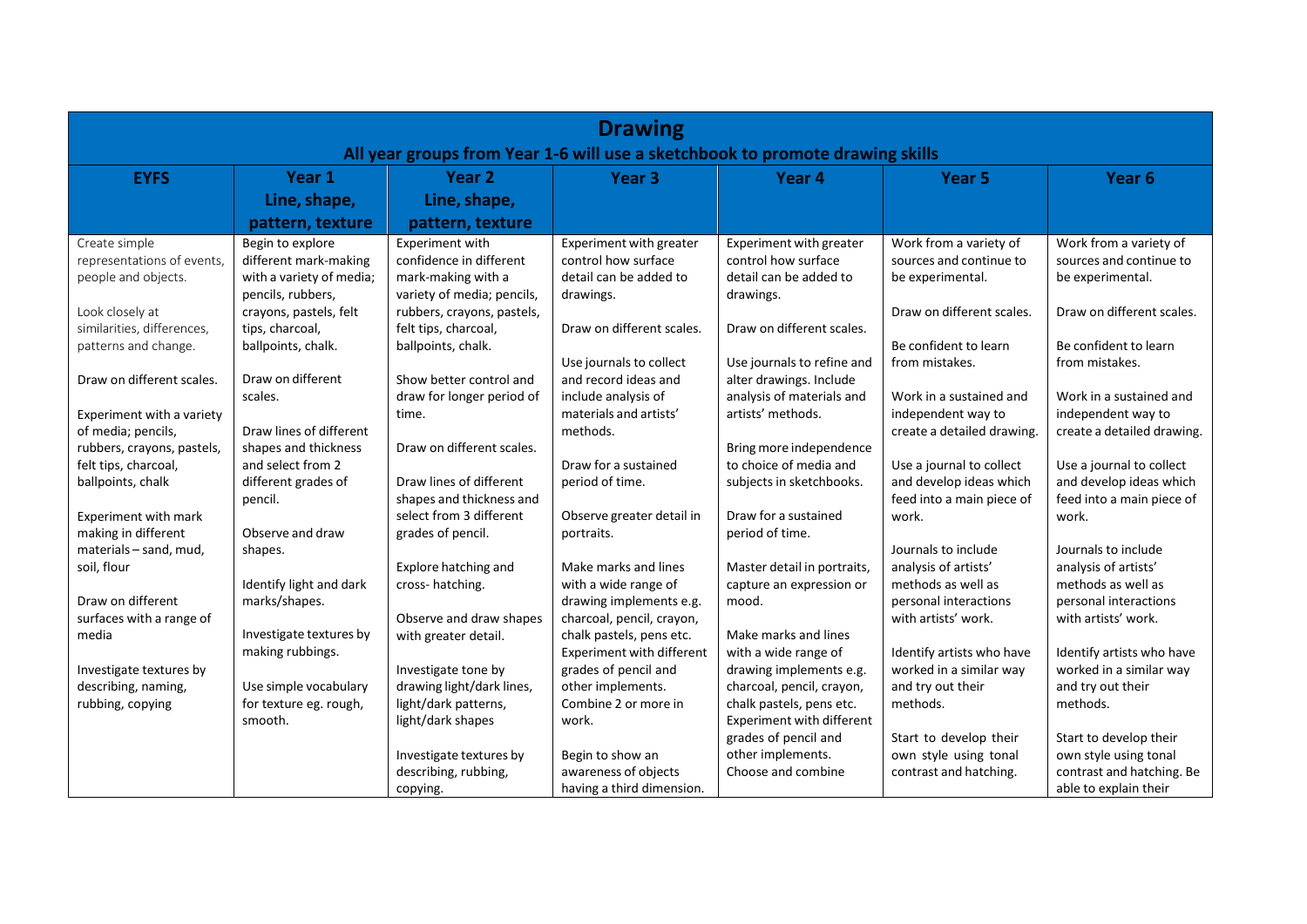| Use vocabulary to | Use media to achieve     | media for a desired       | Develop close              | desired intentions and     |
|-------------------|--------------------------|---------------------------|----------------------------|----------------------------|
| compare textures, | variations in tone and   | effect.                   | observation skills using a | effects.                   |
| patterns.         | shading.                 |                           | variety of view finders.   |                            |
|                   |                          |                           |                            |                            |
|                   |                          | Improve the awareness of  |                            | Combine dry and wet        |
|                   | Create textures with a   | 3-d and proportion in     | Continue to improve on     | media.                     |
|                   | wide range of drawing    | shapes.                   | observational details.     |                            |
|                   | implements.              |                           |                            | Continue to master         |
|                   |                          | Use media to achieve      | Begin to develop an        | observational details.     |
|                   | Apply a simple use of    | improved variations in    | awareness of               |                            |
|                   | pattern and texture in a | tone and shading.         | composition, scale and     | Begin to use simple        |
|                   | drawing                  |                           | proportion in their        | perspective in their work  |
|                   |                          | Create more detailed      | paintings e.g. foreground, | using a single focal point |
|                   |                          | textures with a wide      | middle ground and          | and horizon.               |
|                   |                          | range of drawing          | background.                |                            |
|                   |                          |                           |                            |                            |
|                   |                          | implements and            |                            | Continue to develop an     |
|                   |                          | experiment layering       | Show an awareness of       | awareness of               |
|                   |                          | media.                    | how paintings are created  | composition, scale and     |
|                   |                          |                           | ie. Composition.           | proportion in their        |
|                   |                          | Apply pattern and texture |                            | paintings e.g. foreground, |
|                   |                          | in a drawing by layering  |                            | middle ground and          |
|                   |                          | media eg. Pencil, pen and |                            | background.                |
|                   |                          | pencil, charcoal, .       |                            |                            |
|                   |                          |                           |                            | Show an awareness of       |
|                   |                          |                           |                            | how paintings are created  |
|                   |                          |                           |                            | ie. Composition.           |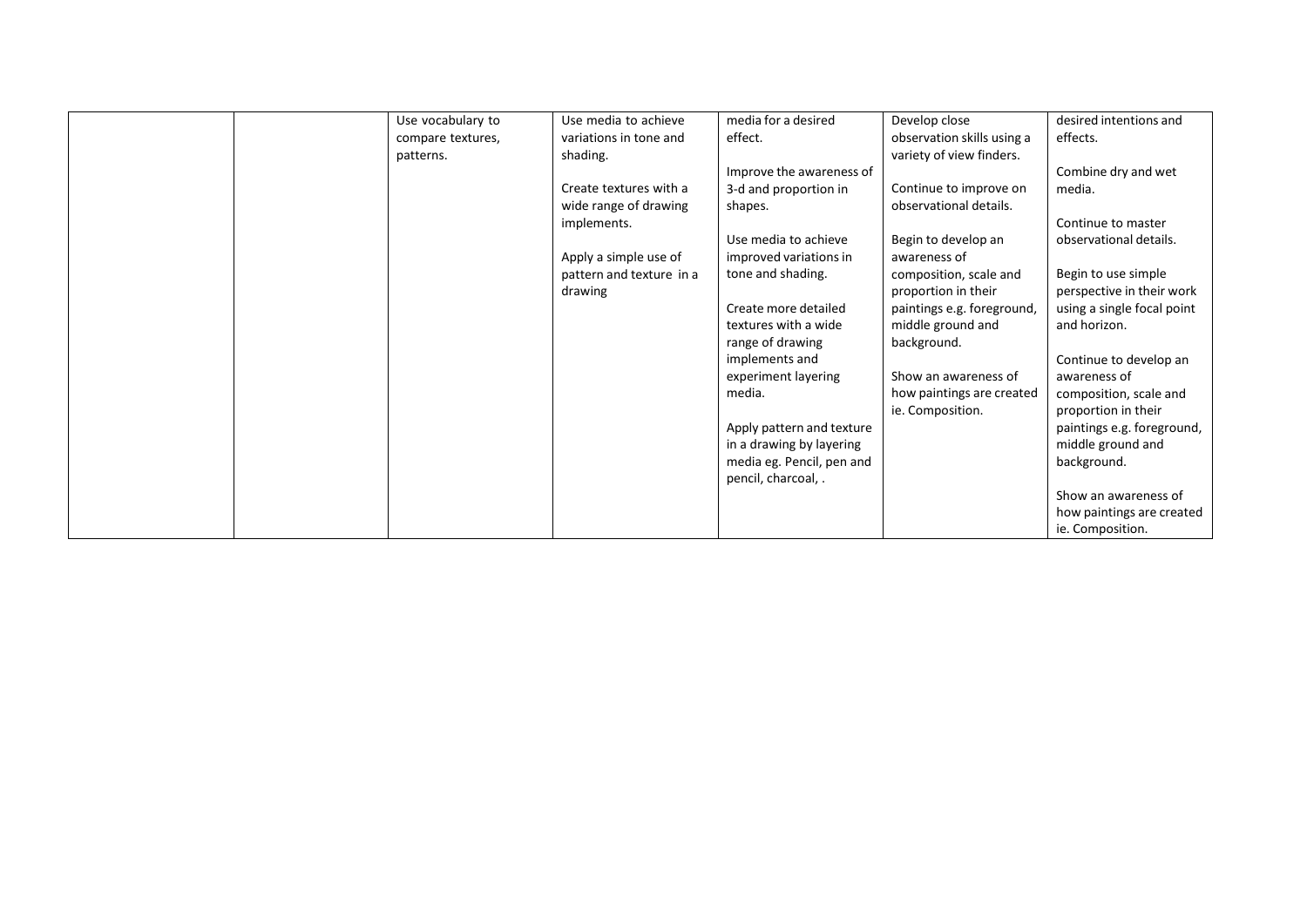|                                                                                                                                                                                                                                                                                                           | <b>Painting</b>                                                                                                                                                                                                                          |                                                                                                                                                                                                                                                                                    |                                                                                                                                                                                                                                                                                                                       |                                                                                                                                                                                                                                                                                                                       |                                                                                                                                                                                                                                                               |                                                                                                                                                                                                                                                               |  |  |  |
|-----------------------------------------------------------------------------------------------------------------------------------------------------------------------------------------------------------------------------------------------------------------------------------------------------------|------------------------------------------------------------------------------------------------------------------------------------------------------------------------------------------------------------------------------------------|------------------------------------------------------------------------------------------------------------------------------------------------------------------------------------------------------------------------------------------------------------------------------------|-----------------------------------------------------------------------------------------------------------------------------------------------------------------------------------------------------------------------------------------------------------------------------------------------------------------------|-----------------------------------------------------------------------------------------------------------------------------------------------------------------------------------------------------------------------------------------------------------------------------------------------------------------------|---------------------------------------------------------------------------------------------------------------------------------------------------------------------------------------------------------------------------------------------------------------|---------------------------------------------------------------------------------------------------------------------------------------------------------------------------------------------------------------------------------------------------------------|--|--|--|
| <b>EYFS</b>                                                                                                                                                                                                                                                                                               | Year 1                                                                                                                                                                                                                                   | Year <sub>2</sub>                                                                                                                                                                                                                                                                  | Year <sub>3</sub>                                                                                                                                                                                                                                                                                                     | Year <sub>4</sub>                                                                                                                                                                                                                                                                                                     | Year <sub>5</sub>                                                                                                                                                                                                                                             | Year <sub>6</sub>                                                                                                                                                                                                                                             |  |  |  |
|                                                                                                                                                                                                                                                                                                           | Colour, texture,                                                                                                                                                                                                                         | Colour, texture,                                                                                                                                                                                                                                                                   |                                                                                                                                                                                                                                                                                                                       |                                                                                                                                                                                                                                                                                                                       |                                                                                                                                                                                                                                                               |                                                                                                                                                                                                                                                               |  |  |  |
|                                                                                                                                                                                                                                                                                                           | pattern                                                                                                                                                                                                                                  | pattern                                                                                                                                                                                                                                                                            |                                                                                                                                                                                                                                                                                                                       |                                                                                                                                                                                                                                                                                                                       |                                                                                                                                                                                                                                                               |                                                                                                                                                                                                                                                               |  |  |  |
| Explore colour and how<br>colour can be changed.<br>Explore what happens<br>when colours are mixed.<br>Mix colours using red,<br>blue and yellow to make<br>green, purple, orange,<br>pink and brown.<br>Give names to colours.<br>Experiment with adding<br>materials to paint to<br>create texture. Mix | Use a variety of tools<br>and techniques<br>including different<br>brush sizes and types of<br>paint<br>Mix and match colours<br>to artefacts and objects<br>Work on different<br>scales<br>Experiment with tools<br>and techniques e.g. | Use a variety of tools and<br>techniques including<br>different brush sizes and<br>types of paint<br>Mix and match colours to<br>artefacts and objects<br>Work on different scales<br>Experiment with tools<br>and techniques e.g.<br>layering, mixing media,<br>scrapping through | Experiment with different<br>effects and textures inc.<br>blocking in colour,<br>washes, thickened paint<br>creating textural effects<br>Work on a range of scales<br>e.g. thin brush on small<br>picture etc.<br>Create different effects<br>and textures with paint<br>according to what they<br>need for the task. | Experiment with different<br>effects and textures inc.<br>blocking in colour,<br>washes, thickened paint<br>creating textural effects<br>Work on a range of scales<br>e.g. thin brush on small<br>picture etc.<br>Create different effects<br>and textures with paint<br>according to what they<br>need for the task. | Develop a painting from a<br>drawing<br>Use acrylic paint<br>Carry out preliminary<br>studies, trying out<br>different media and<br>materials and mixing<br>appropriate colours<br>Create imaginative work<br>from a variety of sources<br>e.g. observational | Develop a painting from a<br>drawing<br>Use acrylic paint<br>Carry out preliminary<br>studies, trying out<br>different media and<br>materials and mixing<br>appropriate colours<br>Create imaginative work<br>from a variety of sources<br>e.g. observational |  |  |  |
| different media to create<br>new effects.<br>Uses simple tools and<br>techniques competently.<br>Children to express<br>opinions about colours<br>they like and why they<br>like them.<br>Use a range of brush sizes<br>and work on different                                                             | layering, mixing media,<br>scrapping through<br>Name different types of<br>paint and their<br>properties<br>Mix primary shades and<br>tones and name<br>Mix secondary colours<br>and name                                                | Name different types of<br>paint and their properties<br>Explore primary and<br>secondary colours on a<br>colour wheel.<br>Add white and black to<br>make tones<br>Add background colours<br>with a wash.                                                                          | Mix colours and know<br>which primary colours<br>make secondary colours<br>Use more specific colour<br>language<br>Mix and use tints and<br>shades with accuracy.<br>Create washes with<br>watercolours for                                                                                                           | Mix colours and know<br>which primary colours<br>make secondary colours<br>Use more specific colour<br>language<br>Mix and use tints and<br>shades to create moods<br>and expression.                                                                                                                                 | drawing, themes, poetry,<br>music<br>Mix and match colours to<br>create atmosphere and<br>light effects<br>Be able to identify and<br>work with<br>complementary and<br>contrasting colours                                                                   | drawing, themes, poetry,<br>music<br>Mix and match colours to<br>create atmosphere and<br>light effects<br>Be able to identify and<br>work with<br>complementary and<br>contrasting colours<br>Explain their choices.                                         |  |  |  |
| coloured, sized, shaped<br>papers.<br>Create marks with a<br>variety of tools - fingers,<br>twigs etc                                                                                                                                                                                                     | Add white and black to<br>make tones<br>Create textured paint<br>by adding sand, plaster                                                                                                                                                 |                                                                                                                                                                                                                                                                                    | backgrounds.                                                                                                                                                                                                                                                                                                          |                                                                                                                                                                                                                                                                                                                       |                                                                                                                                                                                                                                                               |                                                                                                                                                                                                                                                               |  |  |  |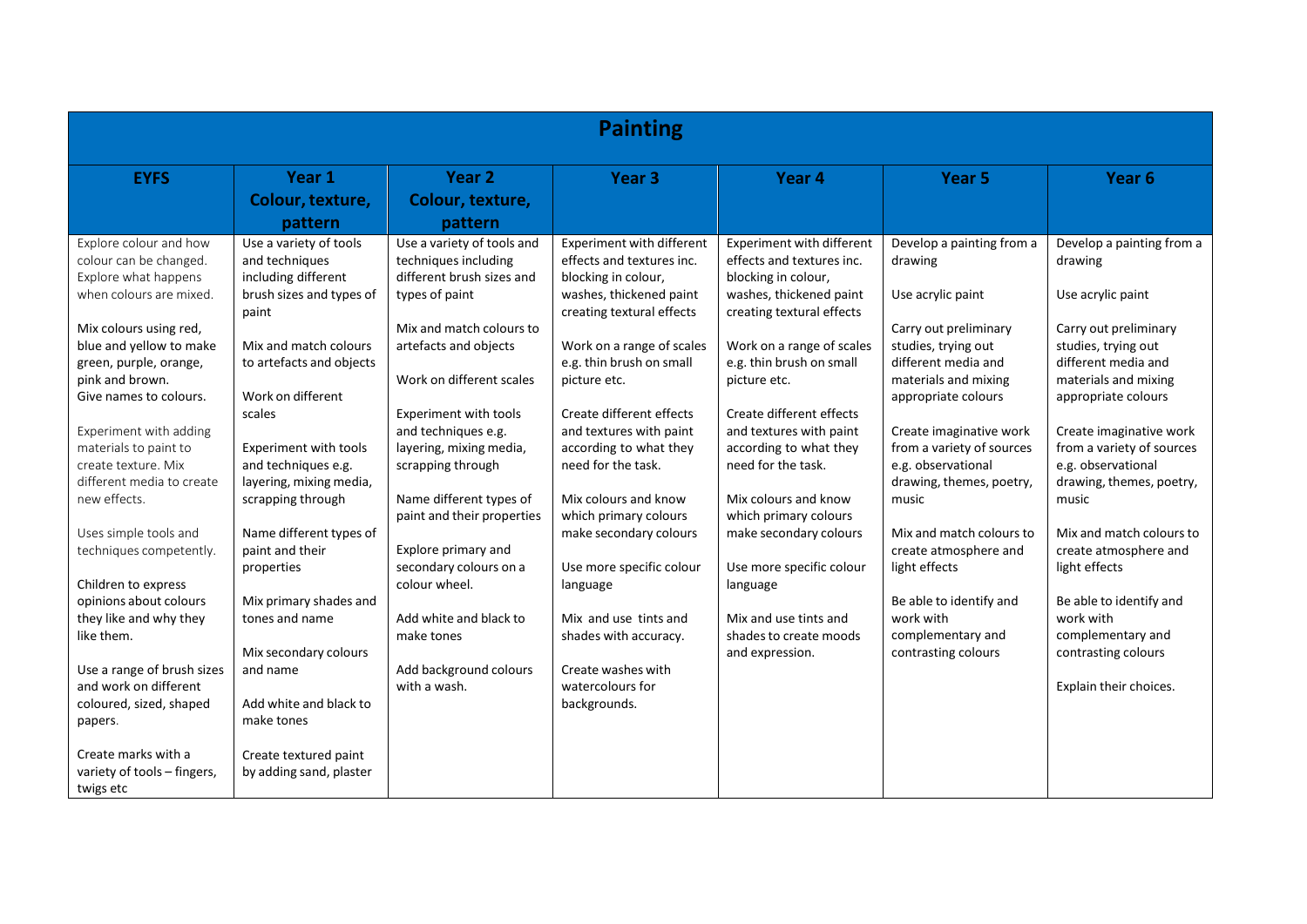| <b>Printing</b>                                                                                                                                                                                                                                                                                                                                                                                                       |                                                                                                                                                                                                                                                                                                                                                                                                                                                                            |                                                                                                                                                                                                                                                                                                                                                                                                                                                                                          |                                                                                                                                                                                                                                   |                                                                                                                                                                                                               |                                                                                                                                                                                                                                                 |                                                                                                                                                                                                                                                                                     |  |  |  |
|-----------------------------------------------------------------------------------------------------------------------------------------------------------------------------------------------------------------------------------------------------------------------------------------------------------------------------------------------------------------------------------------------------------------------|----------------------------------------------------------------------------------------------------------------------------------------------------------------------------------------------------------------------------------------------------------------------------------------------------------------------------------------------------------------------------------------------------------------------------------------------------------------------------|------------------------------------------------------------------------------------------------------------------------------------------------------------------------------------------------------------------------------------------------------------------------------------------------------------------------------------------------------------------------------------------------------------------------------------------------------------------------------------------|-----------------------------------------------------------------------------------------------------------------------------------------------------------------------------------------------------------------------------------|---------------------------------------------------------------------------------------------------------------------------------------------------------------------------------------------------------------|-------------------------------------------------------------------------------------------------------------------------------------------------------------------------------------------------------------------------------------------------|-------------------------------------------------------------------------------------------------------------------------------------------------------------------------------------------------------------------------------------------------------------------------------------|--|--|--|
| <b>EYFS</b>                                                                                                                                                                                                                                                                                                                                                                                                           | Year 1<br>Line, pattern,<br>shape                                                                                                                                                                                                                                                                                                                                                                                                                                          | Year <sub>2</sub><br>Line, pattern,<br>shape                                                                                                                                                                                                                                                                                                                                                                                                                                             | Year <sub>3</sub>                                                                                                                                                                                                                 | Year <sub>4</sub>                                                                                                                                                                                             | Year <sub>5</sub>                                                                                                                                                                                                                               | Year <sub>6</sub>                                                                                                                                                                                                                                                                   |  |  |  |
| Experiment with printing<br>using hands, feet and<br>fingers<br>Print with a range of hard<br>and soft materials eg<br>corks, pen barrels, sponge<br>Roll printing ink over<br>found objects to create<br>patterns eg leaves,<br>stones, packaging<br>Make rubbings to collect<br>textures and patterns<br>Recreate texture using<br>wallpaper, string,<br>polystyrene<br>Use tools competently<br>and appropriately. | Print with a range of<br>hard and soft materials<br>e.g. corks, pen barrels,<br>sponge<br>Take simple prints i.e.<br>mono-printing<br>Roll printing ink over<br>found objects to create<br>patterns e.g. plastic<br>mesh, stencils<br><b>Build repeating</b><br>patterns and recognise<br>pattern in the<br>environment<br>Create simple printing<br>blocks with press print<br>and plasticine<br>Make rubbings to<br>collect textures and<br>patterns<br>Draw patterns on | Print with a range of hard<br>and soft materials e.g.<br>corks, pen barrels,<br>sponge<br>Take simple prints i.e.<br>mono-printing<br>Roll printing ink over<br>found objects to create<br>patterns e.g. plastic<br>mesh, stencils<br><b>Build repeating patterns</b><br>and recognise pattern in<br>the environment<br>Create simple printing<br>blocks with press print<br>Design more repetitive<br>patterns<br>Experiment with<br>overprinting motifs and<br>colour on carbon paper. | Create printing blocks<br>using a relief or<br>impressed method eg<br>texture from block made<br>with coiled string<br>Create repeating patterns<br>with planned translation<br>or rotation.<br>Print with two colour<br>overlays | Create printing blocks<br>using a relief or<br>impressed method<br>developed from a<br>drawing.<br>Create repeating patterns<br>with planned translation<br>or rotation.<br>Print with two colour<br>overlays | Create printing blocks by<br>simplifying an initial<br>journal idea<br>Use relief or impressed<br>method<br>Build up layers of prints<br>for a desired effect<br>Work into prints with a<br>range of media e.g. pens,<br>colour pens and paints | Create printing blocks by<br>simplifying an initial<br>journal idea<br>Use relief or impressed<br>method<br>Build up layers of prints<br>for a desired effect<br>Work into prints with a<br>range of media e.g. pens,<br>colour pens and paints<br>Y6 Art Club - screen<br>printing |  |  |  |
|                                                                                                                                                                                                                                                                                                                                                                                                                       | carbon paper                                                                                                                                                                                                                                                                                                                                                                                                                                                               |                                                                                                                                                                                                                                                                                                                                                                                                                                                                                          |                                                                                                                                                                                                                                   |                                                                                                                                                                                                               |                                                                                                                                                                                                                                                 |                                                                                                                                                                                                                                                                                     |  |  |  |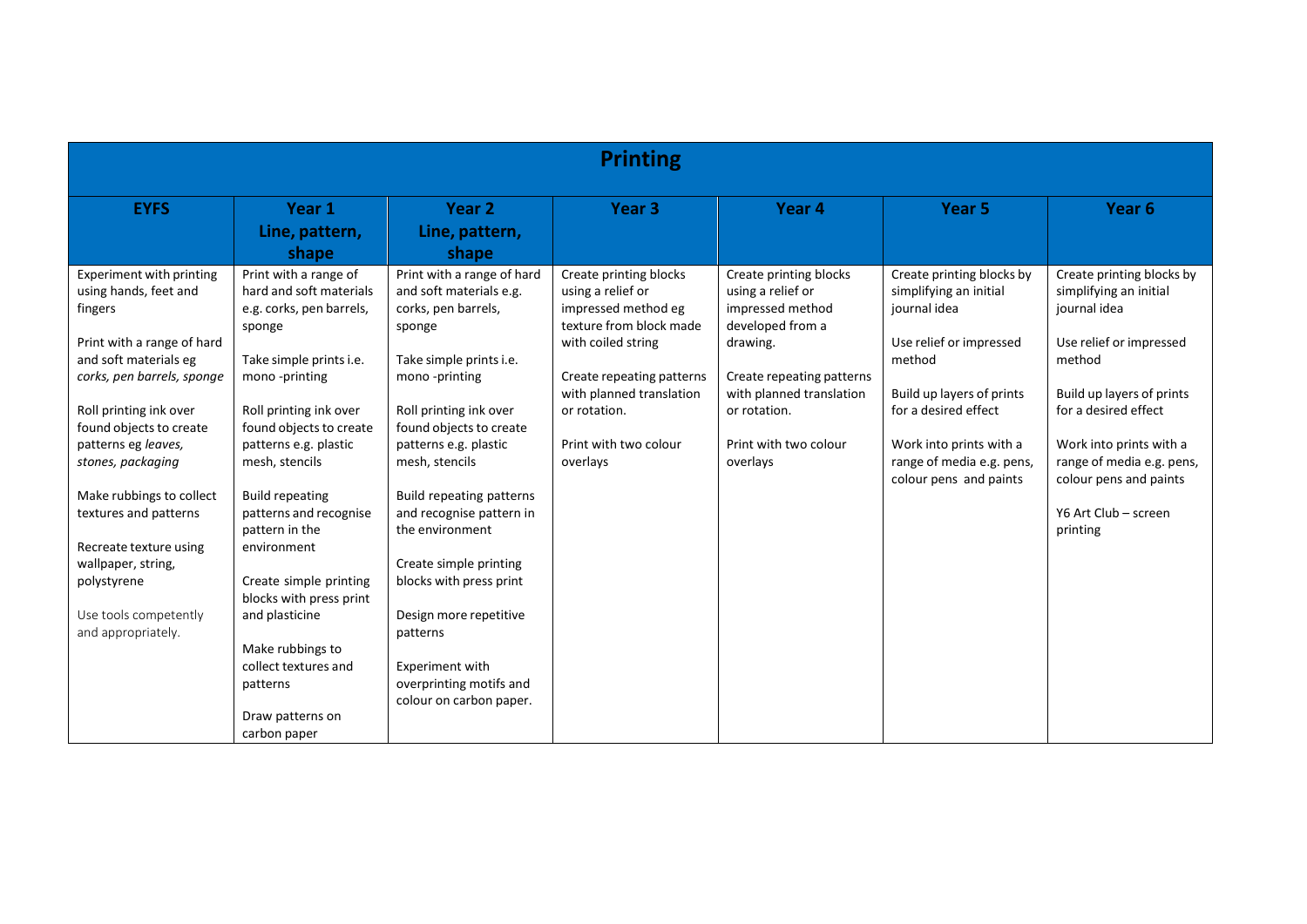| <b>Textiles</b>                                                                                                                                                                                                                                                                                                                                                                                                             |                                                                                                                                                                                                                                                                                                                                                                                      |                                                                                                                                                                                                                                                                                                                                                                                                                                                                                                               |                                                                                                                                                                                                                                          |                                                                                                                                                                                                                                                                     |                                                                                                                                                                                                                          |                                                                                                                                                                                                                          |  |
|-----------------------------------------------------------------------------------------------------------------------------------------------------------------------------------------------------------------------------------------------------------------------------------------------------------------------------------------------------------------------------------------------------------------------------|--------------------------------------------------------------------------------------------------------------------------------------------------------------------------------------------------------------------------------------------------------------------------------------------------------------------------------------------------------------------------------------|---------------------------------------------------------------------------------------------------------------------------------------------------------------------------------------------------------------------------------------------------------------------------------------------------------------------------------------------------------------------------------------------------------------------------------------------------------------------------------------------------------------|------------------------------------------------------------------------------------------------------------------------------------------------------------------------------------------------------------------------------------------|---------------------------------------------------------------------------------------------------------------------------------------------------------------------------------------------------------------------------------------------------------------------|--------------------------------------------------------------------------------------------------------------------------------------------------------------------------------------------------------------------------|--------------------------------------------------------------------------------------------------------------------------------------------------------------------------------------------------------------------------|--|
| <b>EYFS</b>                                                                                                                                                                                                                                                                                                                                                                                                                 | Year 1                                                                                                                                                                                                                                                                                                                                                                               | Year <sub>2</sub>                                                                                                                                                                                                                                                                                                                                                                                                                                                                                             | Year <sub>3</sub>                                                                                                                                                                                                                        | Year 4                                                                                                                                                                                                                                                              | Year <sub>5</sub>                                                                                                                                                                                                        | Year <sub>6</sub>                                                                                                                                                                                                        |  |
|                                                                                                                                                                                                                                                                                                                                                                                                                             | <b>Texture, pattern</b>                                                                                                                                                                                                                                                                                                                                                              | <b>Texture, pattern</b>                                                                                                                                                                                                                                                                                                                                                                                                                                                                                       |                                                                                                                                                                                                                                          |                                                                                                                                                                                                                                                                     |                                                                                                                                                                                                                          |                                                                                                                                                                                                                          |  |
| Manipulate materials for<br>a planned effect.<br>Match and sort fabrics<br>and threads to colour,<br>texture, length, size and<br>shape<br>Handle and manipulate<br>materials such as threads.<br>cottons, wool, raffia,<br>grass<br>Deconstruct cloths and<br>threads<br>Safely use and explore a<br>variety of materials, tools<br>and techniques<br>experimenting with<br>colour, design, texture,<br>form and function. | Match and sort fabrics<br>and threads for colour,<br>texture, length, size and<br>shape<br>Change and modify<br>threads and fabrics,<br>knotting, fraying,<br>fringing, pulling<br>threads, twisting,<br>plaiting<br>Cut and shape fabric<br>using scissors/snips<br>Apply shapes with glue<br>or by stitching<br>Create fabrics by<br>weaving materials i.e.<br>grass through twigs | Match and sort fabrics<br>and threads for colour,<br>texture, length, size and<br>shape<br>Change and modify<br>threads and fabrics,<br>knotting, fraying, fringing,<br>pulling threads, twisting,<br>plaiting<br>Cut and shape fabric<br>using scissors/snips<br>Apply shapes with glue or<br>by stitching<br>Apply decoration using<br>beads, buttons, feathers<br>etc<br>Apply colour with<br>printing, dip dying, fabric<br>crayons<br>Create fabrics by weaving<br>materials i.e. grass<br>through twigs | Use a variety of<br>techniques, e.g. printing,<br>dyeing, weaving and<br>stitching to create<br>different textural effects<br>Match the tool to the<br>material<br>Develop skills in stitching,<br>cutting and joining<br>Colour fabrics | Use a variety of<br>techniques, e.g. printing,<br>dyeing, weaving and<br>stitching to create<br>different textural effects<br>Match the tool to the<br>material<br>Develop skills in stitching,<br>cutting and joining<br>Use applique techniques<br>Colour fabrics | Use different grades of<br>threads and needles<br>Experiment with batik or<br>felt techniques<br>Experiment with a range<br>of media to overlap and<br>layer creating interesting<br>colours and textures and<br>effects | Use different grades of<br>threads and needles<br>Experiment with batik or<br>felt techniques<br>Experiment with a range<br>of media to overlap and<br>layer creating interesting<br>colours and textures and<br>effects |  |
|                                                                                                                                                                                                                                                                                                                                                                                                                             |                                                                                                                                                                                                                                                                                                                                                                                      |                                                                                                                                                                                                                                                                                                                                                                                                                                                                                                               |                                                                                                                                                                                                                                          |                                                                                                                                                                                                                                                                     |                                                                                                                                                                                                                          |                                                                                                                                                                                                                          |  |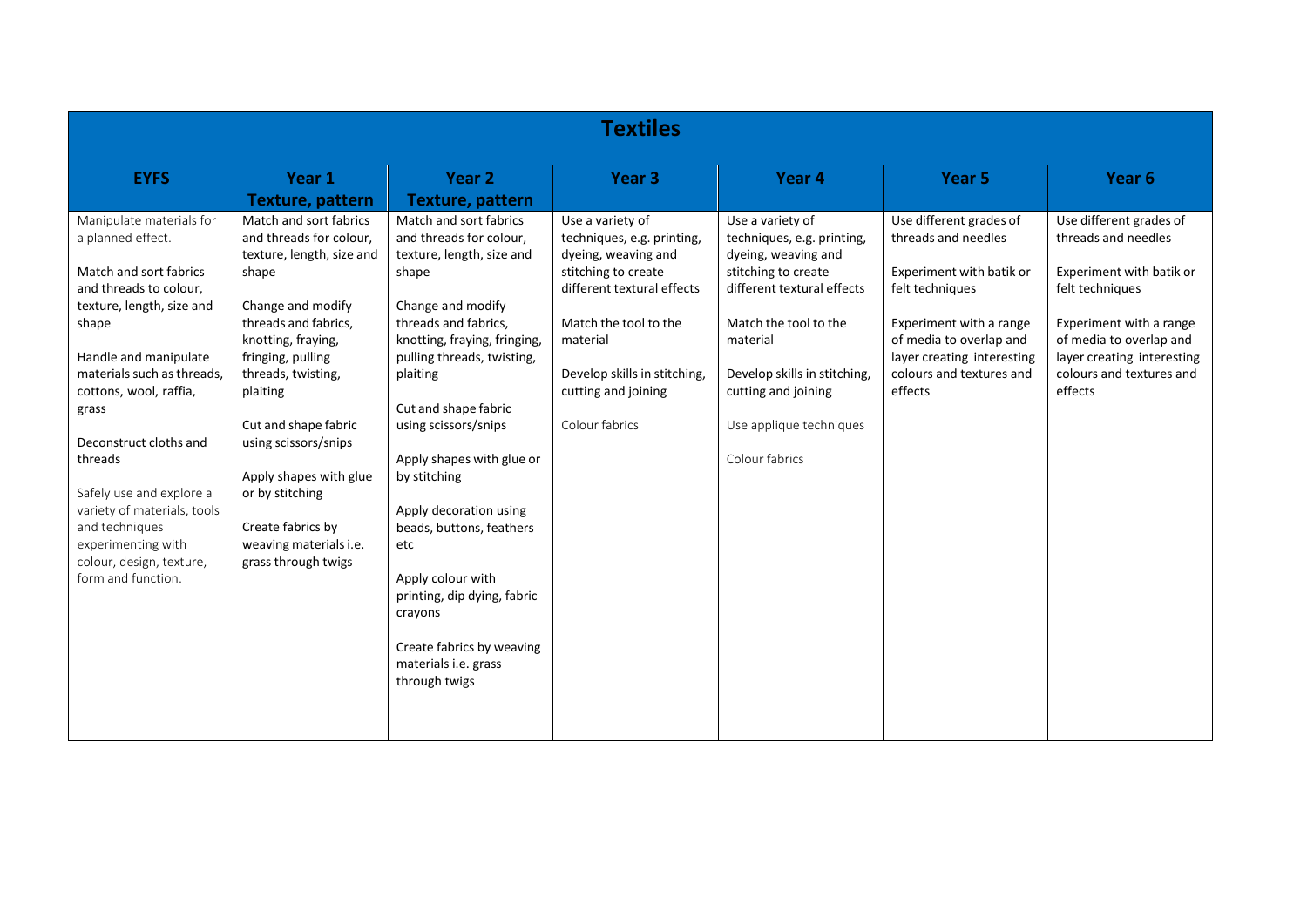| $3-d$                                                                                                                                                                                                                                                                                                                                                                                                                                                                                                                                                                               |                                                                                                                                                                                                                                                                                                                                                                                |                                                                                                                                                                                                                                                                                                                                                                                                                                               |                                                                                                                                                                                                                                                                                                    |                                                                                                                                                                                                                                                                                                    |                                                                                                                                                                                                                                                                                                                                                                                                                                    |                                                                                                                                                                                                                                                                                                                                                                                                                                                                             |  |
|-------------------------------------------------------------------------------------------------------------------------------------------------------------------------------------------------------------------------------------------------------------------------------------------------------------------------------------------------------------------------------------------------------------------------------------------------------------------------------------------------------------------------------------------------------------------------------------|--------------------------------------------------------------------------------------------------------------------------------------------------------------------------------------------------------------------------------------------------------------------------------------------------------------------------------------------------------------------------------|-----------------------------------------------------------------------------------------------------------------------------------------------------------------------------------------------------------------------------------------------------------------------------------------------------------------------------------------------------------------------------------------------------------------------------------------------|----------------------------------------------------------------------------------------------------------------------------------------------------------------------------------------------------------------------------------------------------------------------------------------------------|----------------------------------------------------------------------------------------------------------------------------------------------------------------------------------------------------------------------------------------------------------------------------------------------------|------------------------------------------------------------------------------------------------------------------------------------------------------------------------------------------------------------------------------------------------------------------------------------------------------------------------------------------------------------------------------------------------------------------------------------|-----------------------------------------------------------------------------------------------------------------------------------------------------------------------------------------------------------------------------------------------------------------------------------------------------------------------------------------------------------------------------------------------------------------------------------------------------------------------------|--|
| <b>EYFS</b>                                                                                                                                                                                                                                                                                                                                                                                                                                                                                                                                                                         | Year 1                                                                                                                                                                                                                                                                                                                                                                         | Year <sub>2</sub>                                                                                                                                                                                                                                                                                                                                                                                                                             | Year <sub>3</sub>                                                                                                                                                                                                                                                                                  | Year 4                                                                                                                                                                                                                                                                                             | Year <sub>5</sub>                                                                                                                                                                                                                                                                                                                                                                                                                  | Year <sub>6</sub>                                                                                                                                                                                                                                                                                                                                                                                                                                                           |  |
|                                                                                                                                                                                                                                                                                                                                                                                                                                                                                                                                                                                     | <b>Shape and form</b>                                                                                                                                                                                                                                                                                                                                                          | <b>Shape and form</b>                                                                                                                                                                                                                                                                                                                                                                                                                         |                                                                                                                                                                                                                                                                                                    |                                                                                                                                                                                                                                                                                                    |                                                                                                                                                                                                                                                                                                                                                                                                                                    |                                                                                                                                                                                                                                                                                                                                                                                                                                                                             |  |
| Manipulate materials for<br>a planned effect.<br>Construct with a purpose<br>in mind using a variety of<br>resources.<br>Selects tools and<br>techniques needed to<br>shape, assemble and join<br>materials they are using.<br>Begin to construct,<br>stacking blocks vertically<br>and horizontally, making<br>enclosures and creating<br>spaces.<br>Experiment with<br>malleable materials e.g.<br>plasticine, dough, clay,<br>mod roc, pipe cleaners<br>Roll a ball shape and a<br>sausage shape using<br>hands, pinch and roll<br>coils.<br>Join simple found forms<br>together | Manipulate malleable<br>materials in a variety of<br>ways including rolling<br>and kneading for a<br>purpose eg. tile, animal<br>Understand the safety<br>and basic care of<br>materials and tools<br>Experiment with<br>constructing and joining<br>recycled, natural and<br>manmade materials<br>Change the surface of a<br>malleable material e.g.<br>build a textured tile | Manipulate malleable<br>materials in a variety of<br>ways including rolling<br>and kneading for a<br>purpose eg. tile, animal,<br>thumb pot<br>Understand the safety<br>and basic care of<br>materials and tools<br>Experiment with<br>constructing and joining<br>recycled, natural and<br>manmade materials<br>Change the surface of a<br>malleable material e.g.<br>build a textured tile<br>Use simple 2-D shapes to<br>create a 3-D form | Plan, design and make<br>models from observation<br>or imagination<br>Join clay adequately and<br>construct a simple base<br>for extending and<br>modelling other shapes<br>Create surface patterns<br>and textures in a<br>malleable material<br>Use papier mache to<br>create a simple 3D object | Plan, design and make<br>models from observation<br>or imagination<br>Join clay adequately and<br>construct a simple base<br>for extending and<br>modelling other shapes<br>Create surface patterns<br>and textures in a<br>malleable material<br>Use papier mache to<br>create a simple 3D object | Shape, form, model and<br>construct from<br>observation or<br>imagination<br>Use recycled, natural and<br>man-made materials to<br>create sculptures<br>Plan a sculpture through<br>drawing and other<br>preparatory work<br>Develop skills in using<br>clay inc. slabs, coils, slips,<br>etc<br>Produce intricate<br>patterns and textures in a<br>malleable media<br>Explain how an artist<br>might influence their own<br>work. | Shape, form, model and<br>construct from<br>observation or<br>imagination<br>Use recycled, natural and<br>man-made materials to<br>create sculptures<br>Plan a sculpture through<br>drawing and other<br>preparatory work<br>Develop skills in using<br>clay inc. slabs, coils, slips,<br>etc<br>Produce intricate<br>patterns and textures in a<br>malleable media<br>Follow and refine their<br>own plans.<br>Explain how an artist<br>might influence their own<br>work. |  |
|                                                                                                                                                                                                                                                                                                                                                                                                                                                                                                                                                                                     |                                                                                                                                                                                                                                                                                                                                                                                |                                                                                                                                                                                                                                                                                                                                                                                                                                               |                                                                                                                                                                                                                                                                                                    |                                                                                                                                                                                                                                                                                                    |                                                                                                                                                                                                                                                                                                                                                                                                                                    |                                                                                                                                                                                                                                                                                                                                                                                                                                                                             |  |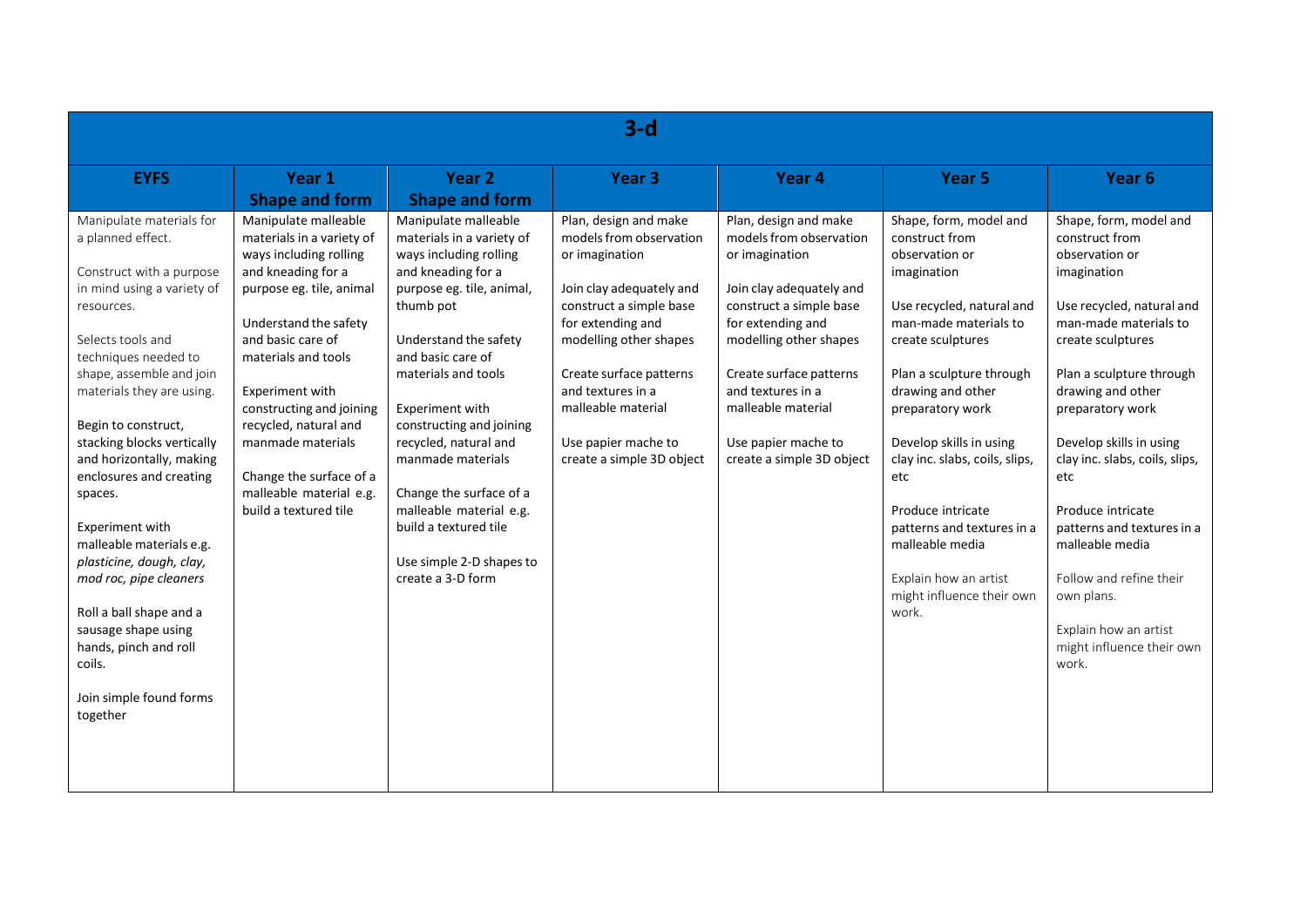| <b>Collage</b>                                                                                                                                                                                                                                                                                                                                                                                                                                     |                                                                                                                                                                                                                                                                                                                                                                       |                                                                                                                                                                                                                                                                                                                                                                                                                                                                                                             |                                                                                                                                                                                                                                                                              |                                                                                                                                                                                                                                                                                           |                                                                                                                                                                                                                                                                                                              |                                                                                                                                                                                                                                                                                                                                                          |  |
|----------------------------------------------------------------------------------------------------------------------------------------------------------------------------------------------------------------------------------------------------------------------------------------------------------------------------------------------------------------------------------------------------------------------------------------------------|-----------------------------------------------------------------------------------------------------------------------------------------------------------------------------------------------------------------------------------------------------------------------------------------------------------------------------------------------------------------------|-------------------------------------------------------------------------------------------------------------------------------------------------------------------------------------------------------------------------------------------------------------------------------------------------------------------------------------------------------------------------------------------------------------------------------------------------------------------------------------------------------------|------------------------------------------------------------------------------------------------------------------------------------------------------------------------------------------------------------------------------------------------------------------------------|-------------------------------------------------------------------------------------------------------------------------------------------------------------------------------------------------------------------------------------------------------------------------------------------|--------------------------------------------------------------------------------------------------------------------------------------------------------------------------------------------------------------------------------------------------------------------------------------------------------------|----------------------------------------------------------------------------------------------------------------------------------------------------------------------------------------------------------------------------------------------------------------------------------------------------------------------------------------------------------|--|
| <b>EYFS</b>                                                                                                                                                                                                                                                                                                                                                                                                                                        | Year 1                                                                                                                                                                                                                                                                                                                                                                | Year <sub>2</sub>                                                                                                                                                                                                                                                                                                                                                                                                                                                                                           | Year <sub>3</sub>                                                                                                                                                                                                                                                            | Year 4                                                                                                                                                                                                                                                                                    | Year <sub>5</sub>                                                                                                                                                                                                                                                                                            | Year 6                                                                                                                                                                                                                                                                                                                                                   |  |
|                                                                                                                                                                                                                                                                                                                                                                                                                                                    | <b>Texture, colour</b>                                                                                                                                                                                                                                                                                                                                                | <b>Texture, colour</b>                                                                                                                                                                                                                                                                                                                                                                                                                                                                                      |                                                                                                                                                                                                                                                                              |                                                                                                                                                                                                                                                                                           |                                                                                                                                                                                                                                                                                                              |                                                                                                                                                                                                                                                                                                                                                          |  |
| Manipulates materials for<br>a planned effect.<br>Collage a range of fabrics.<br>Sort materials according<br>to specific qualities, e.g.<br>warm, cold, shiny, smooth<br>Combine materials to<br>create new effects eg<br>string, tissue paper and<br>glue<br>Fold, crumple and tear<br>papers.<br><b>Explore different</b><br>methods of attaching<br>materials - glue, tape.<br><b>Experience different</b><br>types of glue (stick and<br>wet). | Create images from a<br>variety of media e.g.<br>photocopies material,<br>fabric, crepe paper,<br>magazines etc<br>Arrange and glue<br>materials to different<br>backgrounds<br>Fold, crumple, tear and<br>overlap papers<br>Work on different<br>scales<br>Collect, sort, match<br>colours appropriate for<br>an image<br>Create and arrange<br>shapes appropriately | Create images from a<br>variety of media e.g.<br>photocopies material,<br>fabric, crepe paper,<br>magazines etc<br>Arrange and glue<br>materials to different<br>backgrounds<br>Sort and group materials<br>for different purposes<br>e.g. colour, texture<br>Fold, crumple, tear and<br>overlap papers<br>Work on different scales<br>Collect, sort, match<br>colours appropriate for<br>an image<br>Create and arrange<br>shapes appropriately<br>Create select and use<br>textured paper for an<br>image | Experiment with a range<br>of collage techniques<br>such as tearing,<br>overlapping and layering<br>to create images and<br>represent textures<br>Cut with precision<br>Use collage as a means of<br>collecting ideas and<br>information and building<br>a visual vocabulary | Experiment with a range<br>of collage techniques<br>such as tearing,<br>overlapping and layering<br>to create images and<br>represent textures<br>Use collage as a means of<br>collecting ideas and<br>information and building<br>a visual vocabulary<br>Mix collage with other<br>media | Add collage to a painted,<br>printed or drawn<br>background<br>Use a range of media to<br>create collages<br>Use different techniques,<br>colours and textures etc<br>when designing and<br>making pieces of work<br>Use collage as a means of<br>extending work from<br>initial ideas<br>Use ceramic mosaic | Add collage to a painted,<br>printed or drawn<br>background<br>Use a range of media to<br>create collages<br>Use different techniques,<br>colours and textures etc<br>when designing and<br>making pieces of work<br>Use collage as a means of<br>extending work from<br>initial ideas<br>Use ceramic mosaic<br>Adapt, extend and justify<br>their work. |  |
|                                                                                                                                                                                                                                                                                                                                                                                                                                                    |                                                                                                                                                                                                                                                                                                                                                                       |                                                                                                                                                                                                                                                                                                                                                                                                                                                                                                             |                                                                                                                                                                                                                                                                              |                                                                                                                                                                                                                                                                                           |                                                                                                                                                                                                                                                                                                              |                                                                                                                                                                                                                                                                                                                                                          |  |